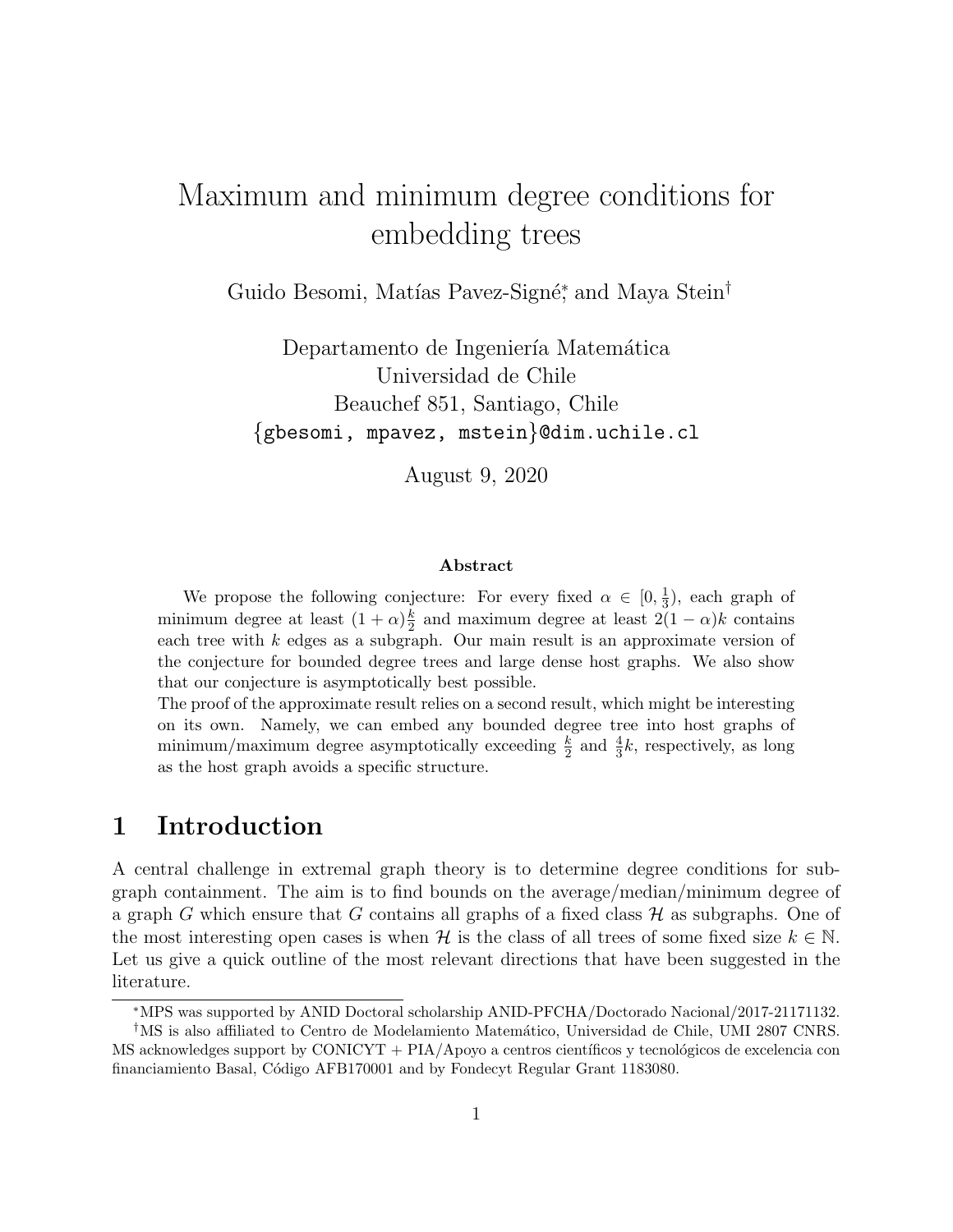**Minimum degree.** It is very easy to see that every graph of *minimum* degree at least  $k$ contains each tree with  $k$  edges, and this is sharp (consider the disjoint union of complete graphs of order  $k$ ).

**Average degree.** The famous Erdős–Sós conjecture from 1964 (see [\[6\]](#page-17-0)) states that every graph with *average* degree strictly greater than  $k - 1$  contains each tree with k edges. If true, the conjecture is sharp.

This conjecture has received a lot of attention over the last three decades, in particular, a proof was announced by Ajtai, Komlós, Simonovits and Szemerédi in the early 1990's. Many particular cases have been settled since then, see e.g. [\[2,](#page-17-1) [4,](#page-17-2) [9,](#page-17-3) [11,](#page-18-0) [21,](#page-18-1) [22\]](#page-18-2).

**Median degree.** The Loebl–Komlós–Sós conjecture from 1992 (see [\[7\]](#page-17-4)) states that every graph of *median* degree at least  $k$  contains each tree with  $k$  edges. If true, also this conjecture is sharp. For the case  $k = \frac{n}{2}$  $\frac{n}{2}$ , Ajtai, Komlós and Szemerédi [\[1\]](#page-17-5) proved an approximate version for large n, and years later Zhao [\[24\]](#page-19-0) proved the exact result for large n.

An approximate version of the Loebl–Komlós–Sós conjecture for dense graphs was proved by Piguet and Stein [\[18\]](#page-18-3). The exact version for dense graphs was settled by Piguet and Hladký  $[16]$ , and independently by Cooley  $[5]$ . For sparse graphs, Hladký, Komlós, Piguet, Szemerédi and Stein proved an approximate version of the Loebl–Komlós–Sós conjecture in a series of four papers [\[12](#page-18-5)[–15\]](#page-18-6).

Maximum and minimum degree. A new angle to the tree containment problem was introduced in 2016 by Havet, Reed, Stein, and Wood [\[10\]](#page-18-7). They impose bounds on both the minimum and the maximum degree. More precisely, they suggest that every graph of minimum degree at least  $\frac{2k}{3}$  $\frac{2k}{3}$  and maximum degree at least k contains each tree with k edges. Again, this is sharp if true. We call this conjecture the  $\frac{2}{3}$ -conjecture, for progress see [\[10,](#page-18-7) [19,](#page-18-8) [20\]](#page-18-9).

In [\[3\]](#page-17-7), the present authors proposed a variation of this approach, conjecturing that every graph of minimum degree at least  $\frac{k}{2}$  and maximum degree at least 2k contains each tree with k edges. We call this the  $2k-\frac{k}{2}$  $\frac{k}{2}$  conjecture. An example illustrating the sharpness of the conjecture, and a version for trees with maximum degree bounded by  $k^{\frac{1}{67}}$  and large dense host graph can be found in [\[3\]](#page-17-7).

New conjecture. Comparing the two variants of maximum/minimum degree conditions given by the previous two conjectures, it seems natural to ask whether one can allow for a wider spectrum of bounds for the maximum and the minimum degree of the host graph. We believe that it is possible to weaken the bound on the maximum degree given by the  $2k-\frac{k}{2}$ 2 conjecture, if simultaneously, the bound on the minimum degree is increased. Quantitatively speaking, we suggest the following.

<span id="page-1-0"></span>Conjecture 1.1. Let  $k \in \mathbb{N}$ , let  $\alpha \in [0, \frac{1}{3}]$  $\frac{1}{3}$ ) and let G be a graph with  $\delta(G) \geq (1+\alpha)\frac{k}{2}$  $rac{k}{2}$  and  $\Delta(G) \geq 2(1-\alpha)k$ . Then G contains each tree with k edges.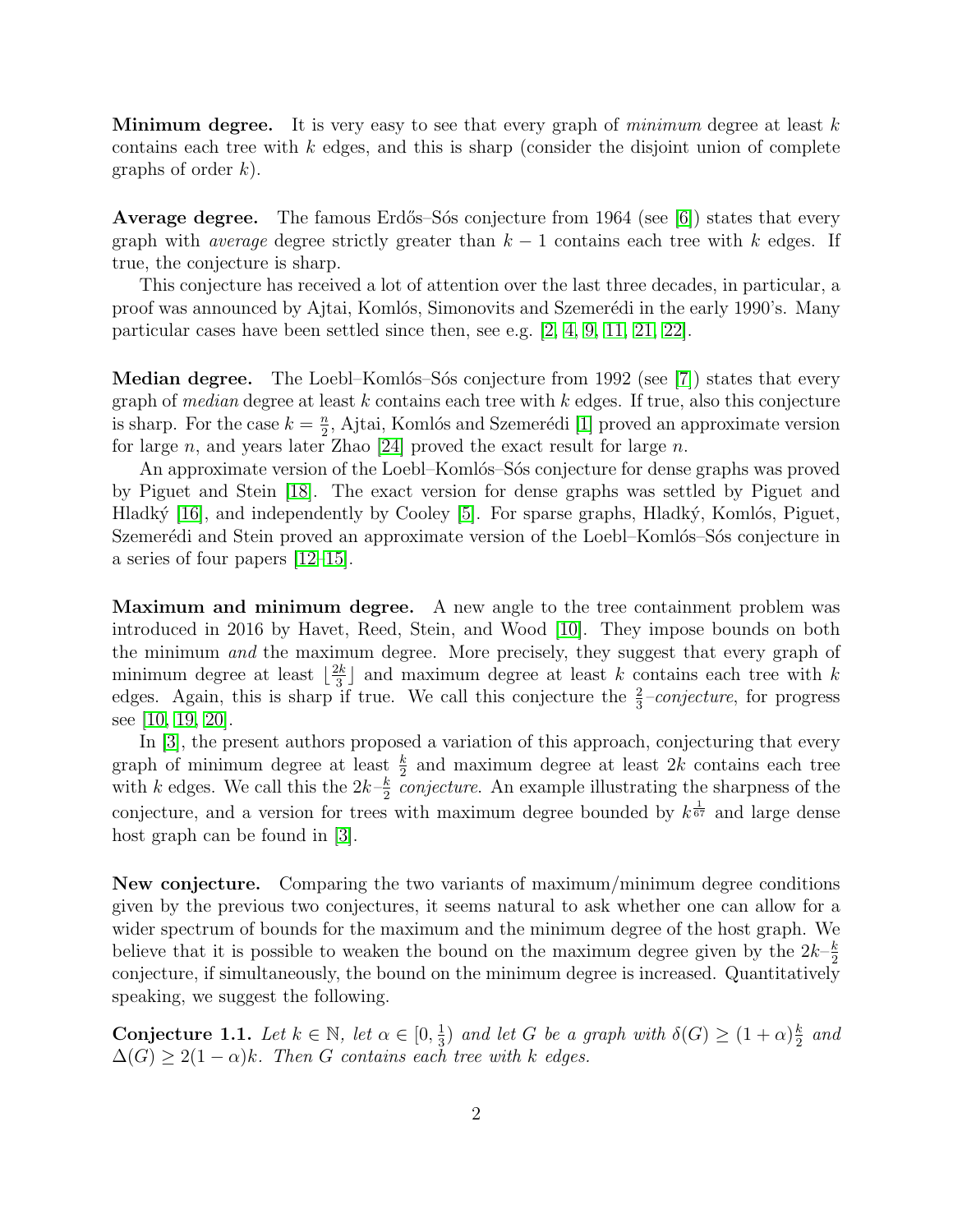Note that for  $\alpha = 0$ , the bounds from Conjecture [1.1](#page-1-0) conincide with the bounds from the  $2k-\frac{k}{2}$  $\frac{k}{2}$  conjecture. In contrast, the case  $\alpha = \frac{1}{3}$  $\frac{1}{3}$  is not included in Conjecture [1.1](#page-1-0) as we believe that the appropiate value for the maximum degree is k and not  $\frac{4k}{3}$  if the minimum degree is 2  $\frac{2}{3}k$  (as suggested by the  $\frac{2}{3}$ -conjecture).

We show that Conjecture [1.1](#page-1-0) is asymptotically best possible for infinitely many values of  $\alpha$ .

<span id="page-2-0"></span>**Proposition 1.2.** For all odd  $\ell \in \mathbb{N}$  with  $\ell \geq 3$ , and for all  $\gamma > 0$  there are  $k \in \mathbb{N}$ , a k-edge tree T, and a graph G with  $\delta(G) \geq (1 + \frac{1}{\ell} - \gamma)\frac{k}{2}$  $\frac{k}{2}$  and  $\Delta(G) \geq 2(1 - \frac{1}{\ell} - \gamma)k$  such that T does not embed in G.

We prove Proposition [1.2](#page-2-0) in Section [2.](#page-3-0) Note that Proposition [1.2](#page-2-0) covers all values of  $\alpha \in \{\frac{1}{5},\frac{1}{7}$  $\frac{1}{7}, \frac{1}{9}$  $\frac{1}{9}, \ldots$ . The tightness of our conjecture for other values of  $\alpha$  will be discussed in Section [6.3.](#page-17-8) We remark that Proposition [1.2](#page-2-0) disproves a conjecture from [\[21\]](#page-18-1) (see Section [2](#page-3-0) for details).

On the positive side, observe that Conjecture [1.1](#page-1-0) trivially holds for stars and for double stars. Also, it is not difficult to see that the conjecture holds for paths. In fact, if the tree we wish to embed is the k-edge path  $P_k$ , it already suffices to require a minimum degree of at least  $\frac{k}{2}$  and a maximum degree of at least k in the host graph  $G<sup>1</sup>$  $G<sup>1</sup>$  $G<sup>1</sup>$ 

We provide further evidence for the correctness of Conjecture [1.1](#page-1-0) by proving an approximate version for bounded degree trees and large dense host graphs.

<span id="page-2-2"></span>**Theorem 1.3.** For all  $\delta \in (0,1)$  there exist  $k_0 \in \mathbb{N}$  such that for all  $n, k \geq k_0$  with  $n \geq k \geq$ δn and for each  $\alpha \in [0, \frac{1}{3}]$  $\frac{1}{3}$ ) the following holds. Every n-vertex graph G with  $\delta(G) \geq (1+\delta)(1+\alpha)\frac{k}{2}$  $\frac{k}{2}$  and  $\Delta(G) \geq 2(1+\delta)(1-\alpha)k$  contains each k-edge tree T with  $\Delta(T) \leq k^{\frac{1}{67}}$  as a subgraph.

The proof of Theorem [1.3](#page-2-2) will be given in Section [5.](#page-10-0) It relies on another result, namely Theorem [1.4](#page-3-1) below, which we already prove in Section [4,](#page-6-0) making use of a powerful embedding tool from [\[3\]](#page-17-7) (Lemma [4.2\)](#page-8-0). We believe Theorem [1.4](#page-3-1) might be interesting in its own right.

Theorem [1.4](#page-3-1) is a variant of Theorem [1.3,](#page-2-2) but with the much weaker conditions  $\delta(G) \geq$  $(1+\delta)\frac{k}{2}$  $\frac{k}{2}$  and  $\Delta(G) \geq (1+\delta)\frac{4}{3}$  $\frac{4}{3}k$ . Because of Proposition [1.2,](#page-2-0) these bounds are not sufficient to guarantee an embedding of any given tree  $T$ , but if we are not able to embed  $T$ , then some information about the structure of  $G$  can be deduced. Indeed, one can prove that, after deleting few edges and vertices, G looks like the extremal graph from Proposition [1.2.](#page-2-0) Roughly speaking, an extremal graph  $H$  is a graph with a vertex  $x$  of high degree which sees only two components of  $H - x$ . The larger of such components is bipartite and x sees only the larger bipartite class which, moreover, has size at least  $\frac{2}{3}k$ . The other component may be bipartite, in which case  $x$  sees only one bipartition class, or non-bipartite and with size at most  $\frac{2}{3}k$ . We will give an explicit description of the corresponding class of graphs, which we will call  $(\varepsilon, x)$ -extremal graphs, in Definition [4.1](#page-6-1) in Section [4,](#page-6-0) but already state our result here.

<span id="page-2-1"></span><sup>&</sup>lt;sup>1</sup>This is enough because the latter condition forces a component of size at least  $k + 1$ , and thus the statement reduces to a well known result of Erdős and Gallai [\[8\]](#page-17-9).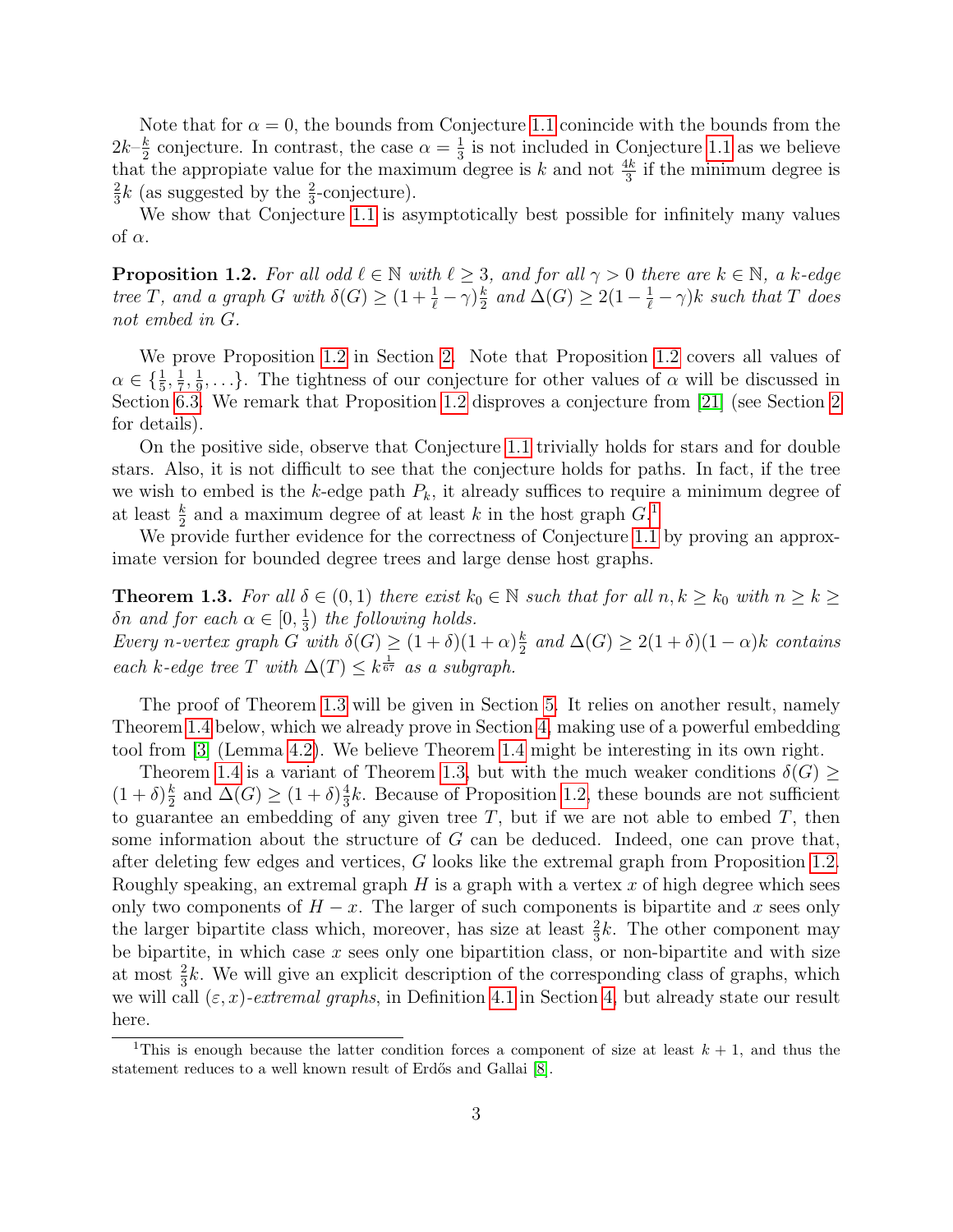<span id="page-3-1"></span>**Theorem 1.4.** For all  $\delta \in (0,1)$  there is  $n_0 \in \mathbb{N}$  such that for all  $k, n \geq n_0$  with  $n \geq k \geq \delta n$ , the following holds for every n-vertex graph G with  $\delta(G) \geq (1+\delta)\frac{k}{2}$  $\frac{k}{2}$  and  $\Delta(G) \geq (1+\delta)\frac{4k}{3}$  $\frac{1k}{3}$ . If T is a k-edge tree with  $\Delta(T) \leq k^{\frac{1}{67}}$ , then either

- $(a)$  T embeds in G; or
- (b) G is  $\left(\frac{\delta^4}{10^{10}}, x\right)$ -extremal for every  $x \in V(G)$  of degree at least  $(1 + \delta) \frac{4k}{3}$  $\frac{1k}{3}$ .

We discuss some further directions and open problems in Section [6.](#page-15-0) More precisely, we discuss possible extensions of Theorems [1.3](#page-2-2) and the influence of some additional assumptions on the host graph, such as higher connectivity, on the degree bounds from Theorem [1.3.](#page-2-2) Also, we discuss the sharpness of Conjecture [1.1](#page-1-0) for those values of  $\alpha$  not covered by Proposition [1.2.](#page-2-0)

### <span id="page-3-0"></span>2 Sharpness of Conjecture [1.1](#page-1-0)

This section is devoted to showing the asymptotical tightness of our conjecture, for infinitely many values of  $\alpha$ . In order to prove Proposition [1.2,](#page-2-0) let us consider the following example.



Figure 1: The graph  $H_{k,\ell,c}$  from Example [2.1.](#page-3-2)

<span id="page-3-2"></span>**Example 2.1.** Let  $\ell, k, c \in \mathbb{N}$  with  $1 \leq c \leq \frac{k}{\ell(\ell+1)}$  such that  $\ell \geq 3$  is odd and divides k. For  $i = 1, 2$ , we define  $H_i = (A_i, B_i)$  to be the complete bipartite graph with

$$
|A_i| = (\ell - 1) \left(\frac{k}{\ell} - 1\right)
$$
 and  $|B_i| = \frac{k}{2} + \frac{(c-1)(\ell+1)}{2} - 1.$ 

We obtain  $H_{k,\ell,c}$  by adding a new vertex x to  $H_1 \cup H_2$ , and adding all edges between x and  $A_1 \cup A_2$ . Observe that

$$
\delta(H_{k,\ell,c}) = \min\{|A_1|, |B_1| + 1\} = |B_1| + 1 = \frac{k}{2} + \frac{(c-1)(\ell+1)}{2}
$$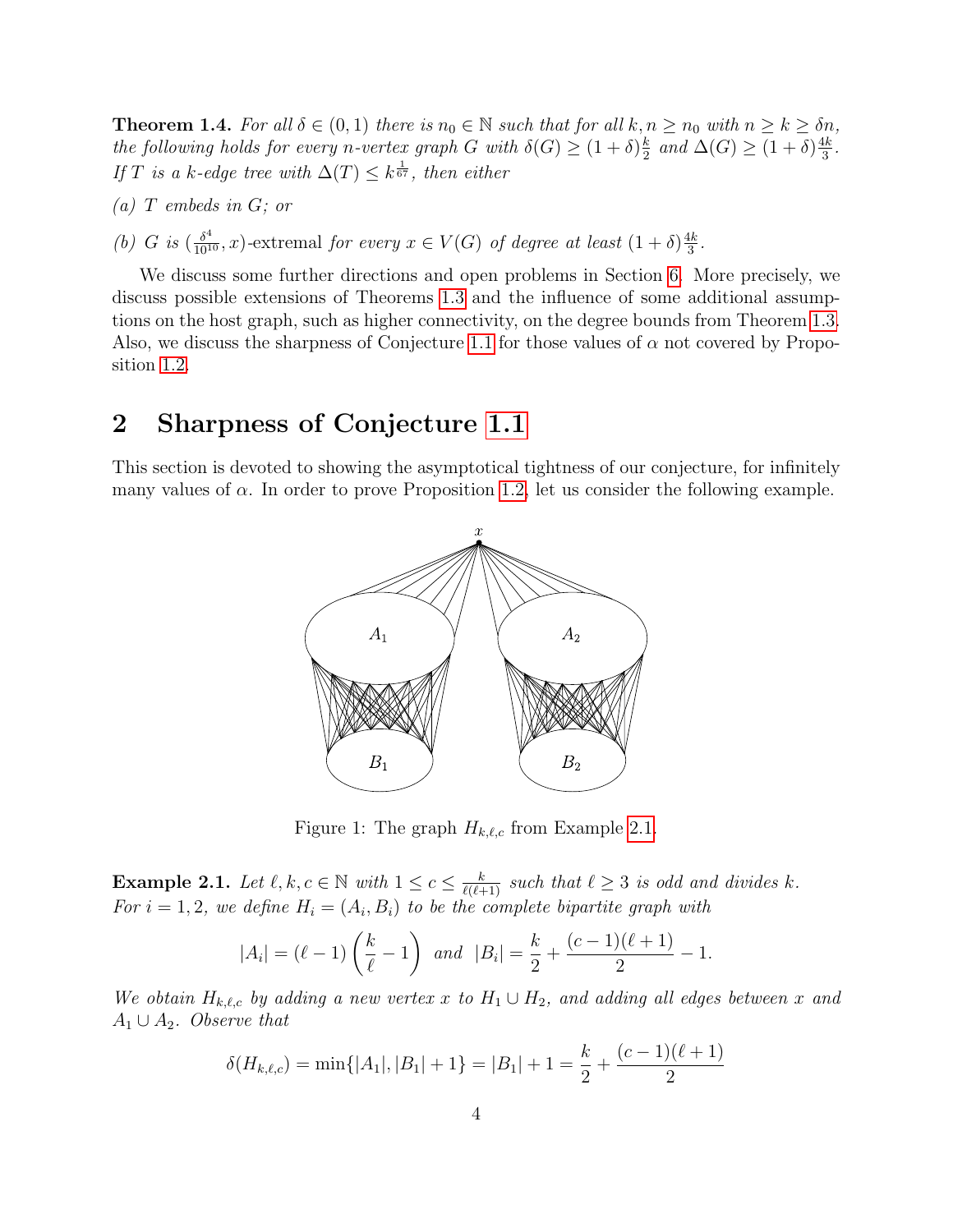and

$$
\Delta(H_{k,\ell,c}) = |A_1 \cup A_2| = 2(\ell - 1) \left(\frac{k}{\ell} - 1\right).
$$

Let us now prove Proposition [1.2.](#page-2-0)

*Proof of Proposition [1.2.](#page-2-0)* Let  $\ell$  and  $\gamma$  be given, and consider an arbitrary  $c \geq 1$ . Set

 $k := c\ell(\ell + 1).$ 

Let  $T_{k,\ell}$  be the tree formed by  $\ell$  stars of order  $\frac{k}{\ell}$  and an additional vertex v connected to the centres of the stars. We claim that we cannot embed  $T_{k,\ell}$  in  $H_{k,\ell,c}$ . Observe that we cannot embed  $T_{k,\ell}$  in  $H_{k,\ell,c}$  by mapping v into x, since then one of the sets  $B_i$  would have to accommodate all leaves of at least  $\frac{\ell+1}{2}$  of the stars of order  $\frac{k}{\ell}$ . But these are at least

$$
\frac{\ell+1}{2} \cdot \left(\frac{k}{\ell} - 1\right) = \frac{k}{2} + \frac{1}{2\ell}(k - \ell(\ell+1)) \ge \frac{k}{2} + \frac{1}{2}(c - 1)(\ell+1) > |B_i|
$$

leaves in total, so they will not fit into  $B_i$ .

Moreover, we cannot map  $v$  into one of the  $H_i$ , because then we would have to embed at least  $\ell - 1$  stars into  $H_i$ . The leaves of these stars would have to go to the same side as v, but together these are

$$
(\ell-1)\left(\frac{k}{\ell}-1\right)+1>|A_i|\geq |B_i|
$$

vertices (note that we count v), so this, too, is impossible. We conclude that the tree  $T_{k,\ell}$ does not embed in  $H_{k,\ell,c}$ . Now observe that

$$
\delta(H_{k,\ell,c}) > \left(1 + \frac{(c-1)(\ell+1)}{k}\right)\frac{k}{2} = \left(1 + \frac{c-1}{c\ell}\right)\frac{k}{2} = \left(1 + \frac{1}{\ell} - \frac{1}{c\ell}\right)\frac{k}{2}
$$

and

$$
\Delta(H_{k,\ell,c}) = 2\Big(1 - \frac{1}{\ell} - \frac{\ell-1}{k}\Big)k > 2\Big(1 - \frac{1}{\ell} - \frac{1}{c\ell}\Big)k.
$$

So, if we choose  $c$  large enough such that

$$
\delta(H_{k,\ell,c}) \ge \left(1 + \frac{1}{\ell} - \gamma\right)\frac{k}{2} \quad \text{and} \quad \Delta(H_{k,\ell,c}) \ge 2\left(1 - \frac{1}{\ell} - \gamma\right)k,
$$

which is as desired.

Note that Proposition [1.2](#page-2-0) disproves a conjecture from [\[21\]](#page-18-1) which suggested that any graph with maximum degree at least  $\frac{4}{3}k$  and minimum degree at least  $\frac{k}{2}$  contains each k-edge tree. Actually, a version of Proposition [1.2](#page-2-0) with  $\gamma = \frac{1}{\ell}$  $\frac{1}{\ell}$  (which is slightly easier to prove - just take  $c = 1$ ) would be sufficient to disprove the conjecture from [\[21\]](#page-18-1).

Let us now quickly discuss an alternative example, which gives worse bounds than the ones given in Proposition [1.2,](#page-2-0) but might be interesting because of its different structure.

 $\Box$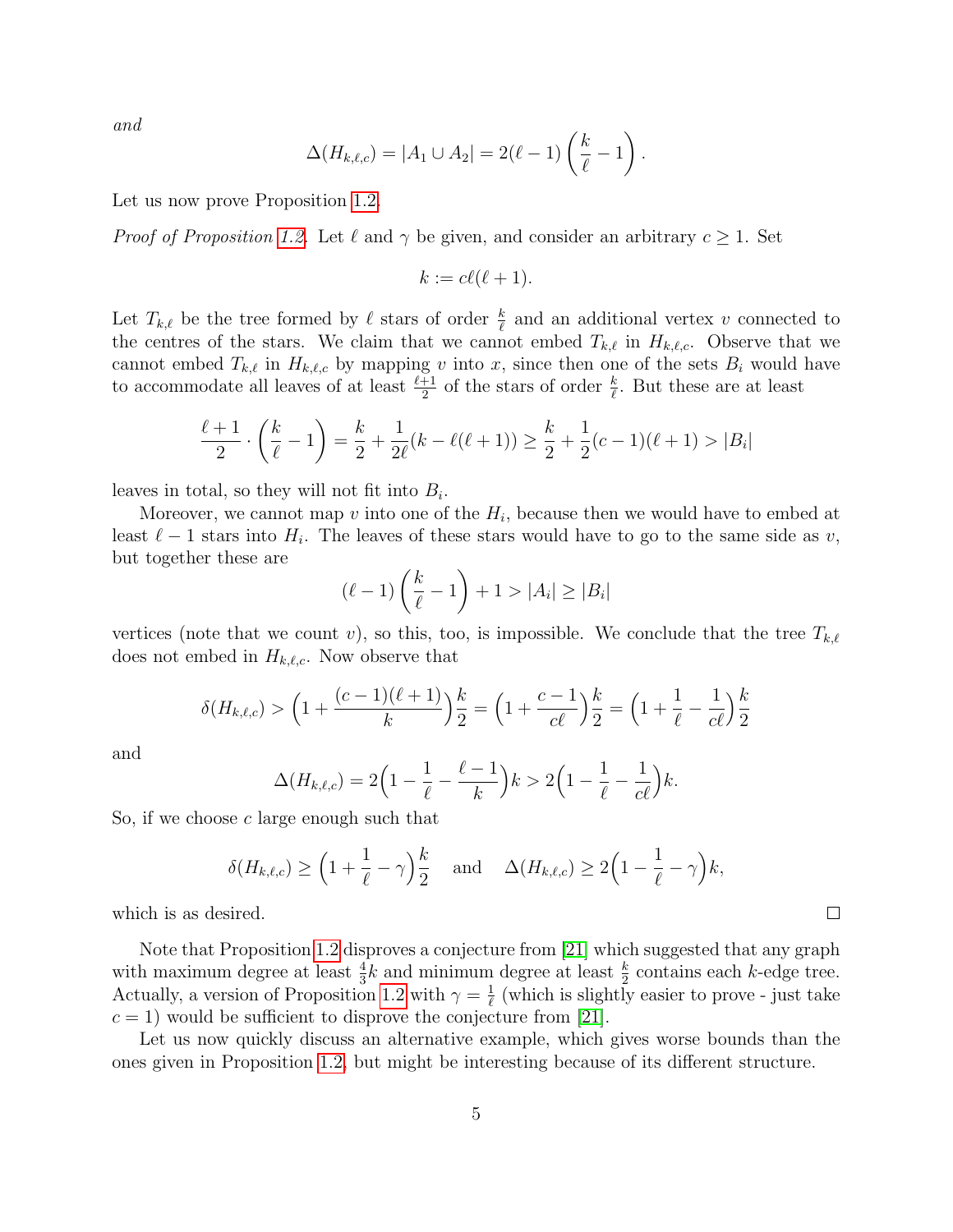<span id="page-5-0"></span>**Example 2.2.** Let  $k, \ell, c$  be as in Example [2.1.](#page-3-2) Let C be a complete graph of order  $\frac{k}{2}$  +  $(c-1)(\ell+1)$  $\frac{D(\ell+1)}{2}$ . Let  $G_{k,\ell,c}$  be obtained by taking C and the bipartite graph  $H_1 = (A_1, B_1)$  from Example [2.1,](#page-3-2) and joining a new vertex x to all vertices from  $A_1$  and to all vertices in C. Then  $\delta(G_{k,\ell,c}) = \frac{k}{2} + \frac{(c-1)(\ell+1)}{2}$  $\frac{\Omega(\ell+1)}{2}$  and  $\Delta(G_{k,\ell,c}) = \frac{3\ell-2}{2\ell}k + \frac{(c-3)(\ell+1)}{2} - 2.$ 

Moreover, in the same way as in the proof of Proposition [1.2,](#page-2-0) we can show that if  $k$  is large enough in terms of (odd)  $\ell > 3$  and  $\gamma$ , then

$$
\delta(G_{k,\ell,c}) \ge (1 + \frac{1}{\ell} - \gamma)\frac{k}{2} \text{ and } \Delta(G_{k,\ell,c}) \ge \frac{3}{2}(1 - \frac{1}{\ell} - \gamma)k
$$

and  $T_{k,\ell}$  does not embed into  $G_{k,\ell,c}$ .

This example, as well as the example underlying Proposition [1.2,](#page-2-0) illustrates that requiring a maximum degree of at least ck, for any  $c < 2$  (in particular for  $c = \frac{4}{3}$ )  $\frac{4}{3}$ , and a minimum degree of at least  $\frac{k}{2}$  is not enough to guarantee that any graph obeying these conditions contains all  $k$ -edge tree as subgraphs. Nevertheless, we were not able to come up with any radically different examples, and it might be that graphs that look very much like the graph  $H_{k,\ell,c}$  from Example [2.1](#page-3-2) or the graph  $G_{k,\ell,c}$  from Example [2.2](#page-5-0) are the only obstructions for embedding all *k*-edge trees. This suspicion is partially confirmed by Theorem [1.4.](#page-3-1)

## 3 Regularity

Let  $H = (A, B)$  be a bipartite graph with parts A and B. For  $X \subseteq A$  and  $Y \subseteq B$ , the density of the pair  $(X, Y)$  is defined as  $d(X, Y) := \frac{e(X,Y)}{|X||Y|}$ . Given  $\varepsilon > 0$ , the pair  $(A, B)$  is said to be  $\varepsilon$ -regular if

$$
|d(X,Y) - d(A,B)| < \varepsilon
$$

for all  $X \subseteq A$  and  $Y \subseteq B$  such that  $|X| > \varepsilon |A|$  and  $|Y| > \varepsilon |B|$ . If, moreover,  $d(A, B) > \eta$ for some fixed  $\eta > 0$ , we call the pair  $(\varepsilon, \eta)$ -regular.

The regularity lemma of Szemerédi [\[23\]](#page-18-10) states that the vertex set of any large enough graph can be partitioned into a bounded number of clusters such that almost all pairs of clusters form an  $\varepsilon$ -regular bipartite graph. We will use the well known degree form of the regularity lemma (see for instance [\[17\]](#page-18-11)).

Call a vertex partition  $V(G) = V_1 \cup \ldots \cup V_\ell$  an  $(\varepsilon, \eta)$ -regular partition if

- 1.  $|V_1| = |V_2| = \ldots = |V_\ell|;$
- 2.  $V_i$  is independent for all  $i \in [\ell];$  and
- 3. for all  $1 \leq i < j \leq \ell$ , the pair  $(V_i, V_j)$  is  $\varepsilon$ -regular with density either  $d(V_i, V_j) > \eta$  or  $d(V_i, V_j) = 0.$

<span id="page-5-1"></span>**Lemma 3.1** (Regularity lemma - Degree form). For all  $\varepsilon > 0$  and  $m_0 \in \mathbb{N}$  there are  $N_0, M_0$ such that the following holds for all  $\eta \in [0,1]$  and  $n \geq N_0$ . Any n-vertex graph G has a subgraph G', with  $|G| - |G'| \leq \varepsilon n$  and  $\deg_{G'}(x) \geq \deg_G(x) - (\eta + \varepsilon)n$  for all  $x \in V(G')$ , such that G' admits an  $(\varepsilon, \eta)$ -regular partition  $V(G') = V_1 \cup ... \cup V_\ell$ , with  $m_0 \leq \ell \leq M_0$ .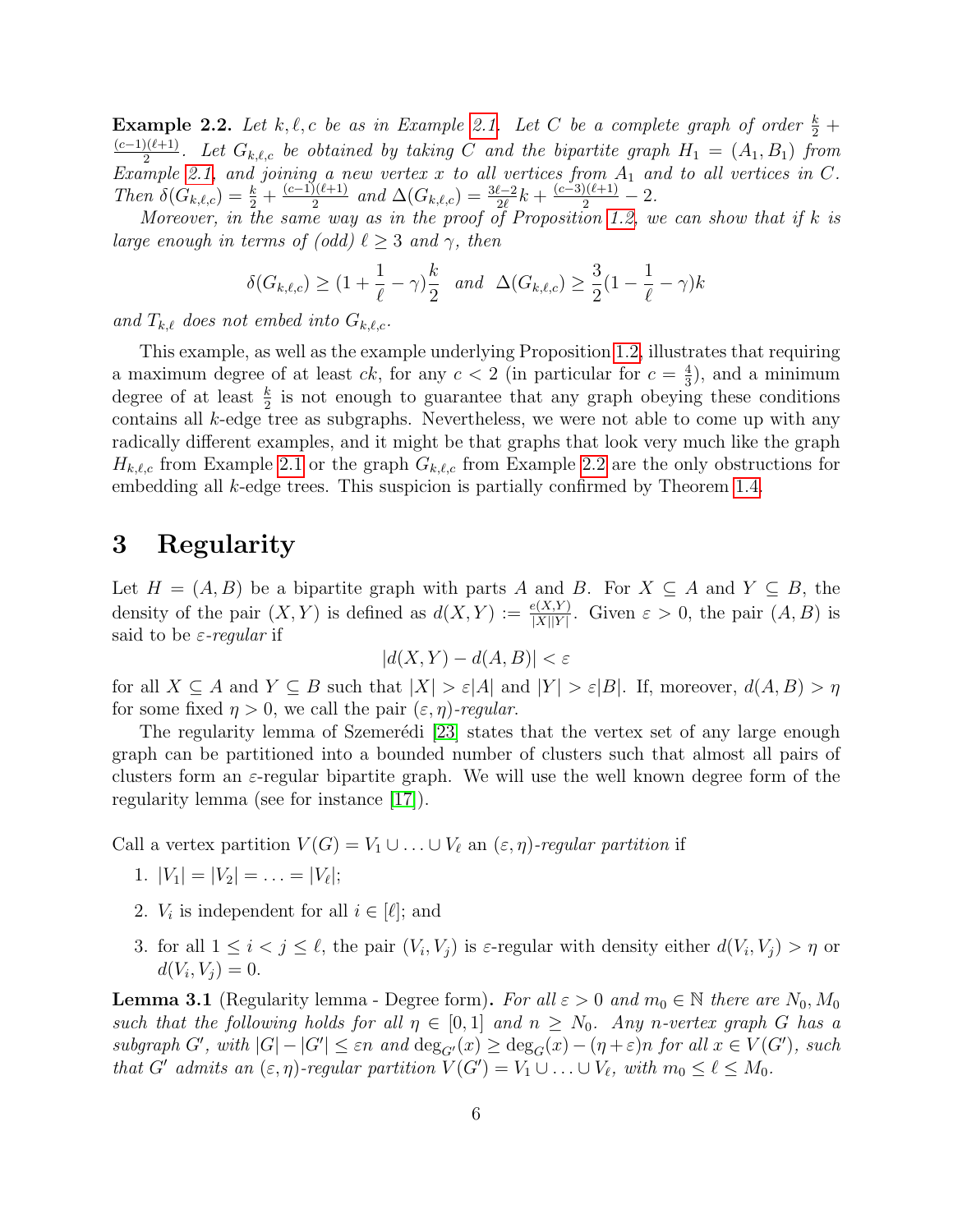The  $(\varepsilon, \eta)$ -reduced graph R of G, with respect to the  $(\varepsilon, \eta)$ -regular partition given by Lemma [3.1,](#page-5-1) is the graph with vertex set  $\{V_i : i \in [\ell]\}$ , where  $V_i V_j$  is an edge if  $d(V_i, V_j) > \eta$ . We will often refer to the  $(\varepsilon, \eta)$ -reduced graph R without explicitly referring to the associated  $(\varepsilon, \eta)$ -regular partition. A well-known fact is that R inherits many properties of G. For instance, it asymptotically preserves the minimum degree of  $G$  (scaled to the order of  $R$ ). Indeed, for every  $V_i$ , we have

$$
\deg_R(V_i) \ge \sum_{V_j \in N_R(V_i)} d(V_i, V_j) = \sum_{v \in V_i} \frac{\deg_{G'}(v)}{|V_i|} \cdot \frac{|R|}{|G'|},\tag{1}
$$

and so, in particular, one can deduce that

$$
\delta(R) \ge \delta(G') \cdot \frac{|R|}{|G'|} \ge \left(\delta(G) - (\eta + \varepsilon)n\right) \cdot \frac{|R|}{|G'|}. \tag{2}
$$

# <span id="page-6-0"></span> $4$  Maximum degree  $\frac{4k}{3}$

In this section we will prove our tree embedding result for host graphs of maximum degree approximately  $\frac{4k}{3}$  and minimum degree roughly  $\frac{k}{2}$ , namely Theorem [1.4.](#page-3-1) The proof of Theorem [1.4](#page-3-1) crucially relies on an embedding result from [\[3\]](#page-17-7), Lemma [4.2](#page-8-0) below. This lemma describes a series of configurations which, if they appear in a graph  $G$ , allow us to embed any bounded degree tree of the right size into G.

Before stating Lemma [4.2,](#page-8-0) and defining the class of  $(\varepsilon, x)$ -extremal graphs (the graphs that are excluded as host graphs in Theorem [1.4\)](#page-3-1), let us go through some useful notation.

For a fixed  $\theta \in (0,1)$ , we say that a vertex x of a graph H  $\theta$ -sees a set  $U \subseteq V(H)$  if it has at least  $\theta|U|$  neighbours in U. If C is a component of a reduced graph of  $H-x$ , then we say that x  $\theta$ -sees C if it has at least  $\theta |U(V(C))|$  neighbours in  $UV(C)$ .

A non-bipartite graph H is said to be  $(k, \theta)$ -small if  $|V(H)| < (1+\theta)k$ . A bipartite graph  $H = (A, B)$  is said to be  $(k, \theta)$ -small if

$$
\max\{|A|, |B|\} < (1+\theta)k.
$$

If a graph is not  $(k, \theta)$ -small, we will say that it is  $(k, \theta)$ -large.

We are now ready to define the excluded host graphs from Theorem [1.4.](#page-3-1)

<span id="page-6-1"></span>**Definition 4.1** (( $\varepsilon, x$ )-extremal). Let  $\varepsilon > 0$  and let  $k \in \mathbb{N}$ . Given a graph G and a vertex  $x \in V(G)$ , we say that G is  $(\varepsilon, x)$ -extremal if for every  $(\varepsilon, 5\sqrt{\varepsilon})$ -reduced graph R of  $G - x$ the following conditions hold:

- (i) every component of R is  $(k \cdot \frac{|R|}{|C|})$  $\frac{|R|}{|G|}, \sqrt[4]{\varepsilon}$ )-small;
- $(ii) x$ √  $\overline{\varepsilon}\textrm{-}sees$  two components  $C_1$  and  $C_2$  of  $R$  and  $x$  does not see any other component of R;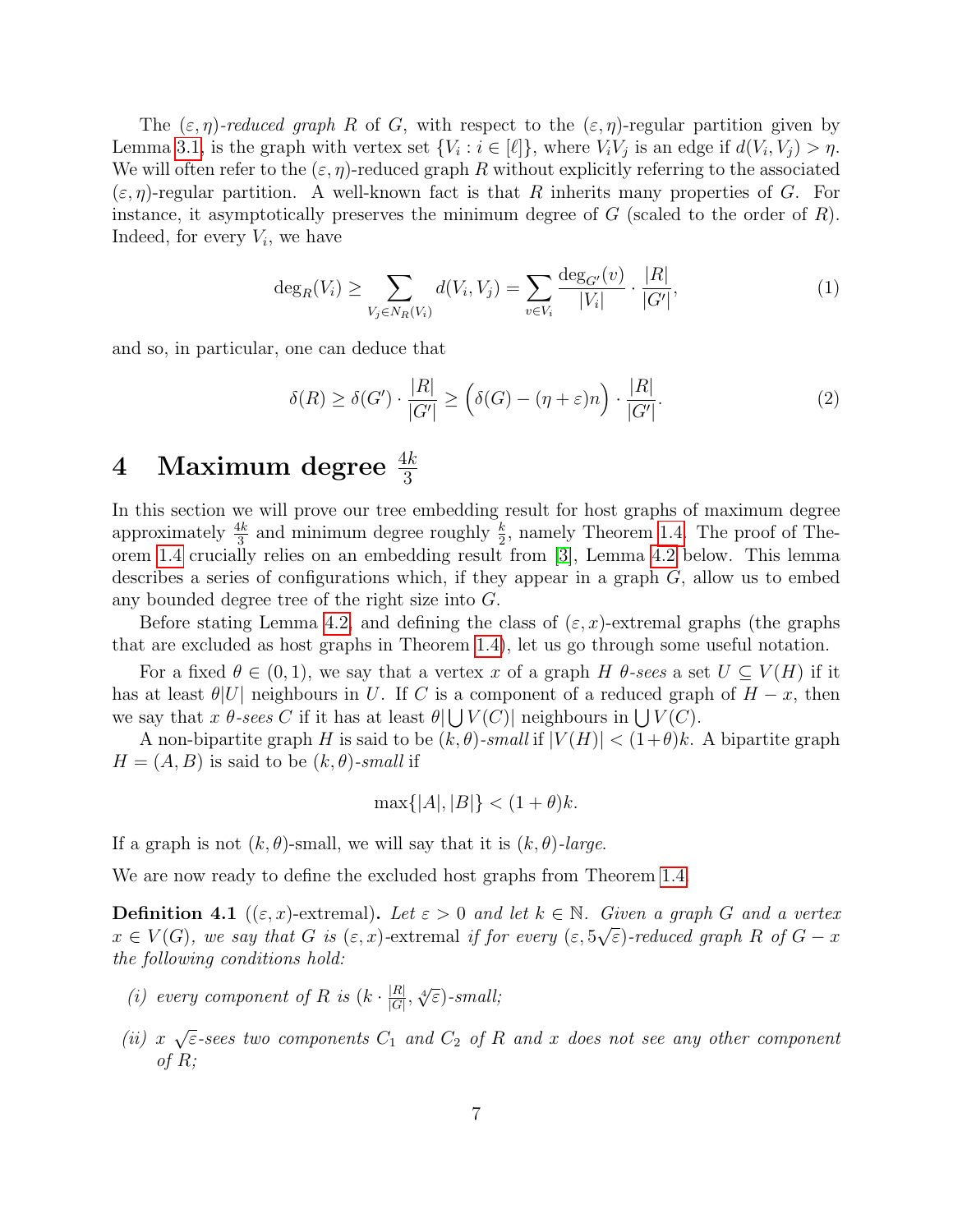and furthermore, assuming that  $\deg(x, \bigcup V(C_1)) \geq \deg(x, \bigcup V(C_2)),$ 

- (iii)  $C_1$  is bipartite and  $\left(\frac{2k}{3}\right)$  $\frac{2k}{3}\cdot\frac{|R|}{|G|}$  $\frac{|R|}{|G|}$ ,  $\sqrt[4]{\varepsilon}$ )-large, with x only seeing the larger side of  $C_1$ ;
- (iv) if  $C_2$  is non-bipartite, then  $C_2$  is  $\left(\frac{2k}{3}\right)$  $\frac{2k}{3}\cdot\frac{|R|}{|G|}$  $\frac{|R|}{|G|}$ ,  $\sqrt[4]{\varepsilon}$ )-small, and if  $C_2$  is bipartite, then x sees only one side of the bipartition.

<span id="page-7-0"></span>

Figure 2: Cases from Lemma [4.2.](#page-8-0)

We now state Lemma [4.2.](#page-8-0) See Figure [2](#page-7-0) for an illustration.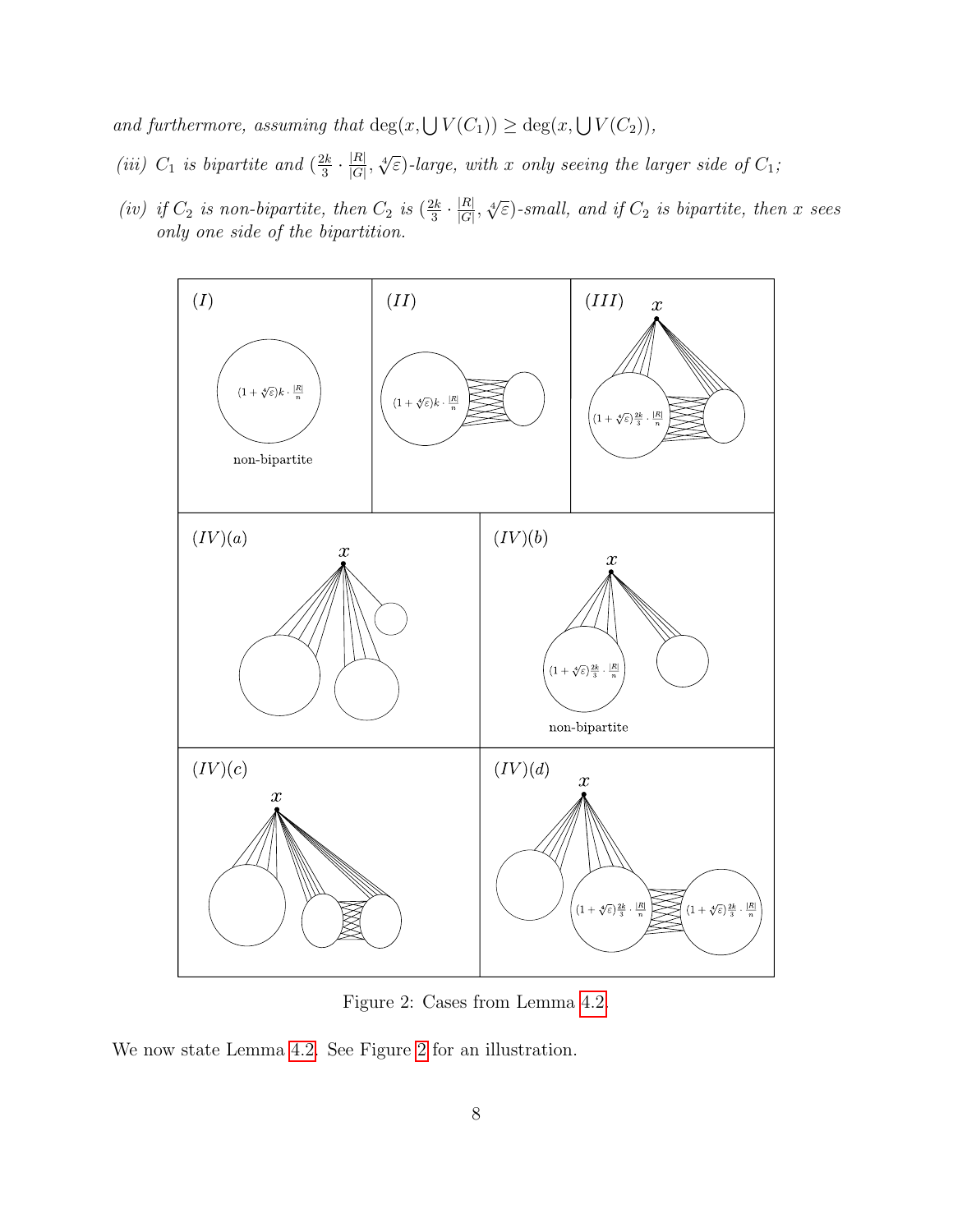<span id="page-8-0"></span>**Lemma 4.2.**[\[3,](#page-17-7) Lemma 7.3] For every  $\varepsilon \in (0, 10^{-10})$  and  $M_0 \in \mathbb{N}$  there is  $n_0 \in \mathbb{N}$  such that for all  $n, k \geq n_0$  the following holds for every n-vertex graph G of minimum degree at least  $(1+\sqrt[4]{\varepsilon})\frac{k}{2}$  $\frac{k}{2}$ . √

Let  $x \in V(G)$ , and suppose that  $G-x$  has an  $(\varepsilon, 5)$  $\epsilon$ )-reduced graph R, with  $|R| \leq M_0$ , such that at least one of the following conditions holds:

- <span id="page-8-1"></span>(I) R has a  $(k \cdot \frac{|R|}{n})$  $\frac{R|R}{n}$ ,  $\sqrt[4]{\varepsilon}$ )-large non-bipartite component; or
- <span id="page-8-2"></span>(II) R has a  $(k \cdot \frac{|R|}{n})$  $\frac{R|R}{n}$ ,  $\sqrt[4]{\varepsilon}$ )-large bipartite component; or
- <span id="page-8-4"></span>(III) R has a  $(\frac{2k}{3})$  $\frac{2k}{3} \cdot \frac{|R|}{n}$  $\frac{R|R|}{n}$ ,  $\sqrt[4]{\varepsilon}$ )-large bipartite component such that  $x \sqrt{2}$  $\overline{\varepsilon}$ -sees both sides of the bipartition; or
- <span id="page-8-6"></span><span id="page-8-5"></span> $(IV)$  x √  $\overline{\varepsilon}$ -sees two components  $C_1,~C_2$  of  $R$  and one of the following holds:
	- (a) x sends at least one edge to a third component  $C_3$  of R; or
	- (b)  $C_i$  is non-bipartite and  $\left(\frac{2k}{3}\right)$  $\frac{2k}{3} \cdot \frac{|R|}{n}$  $\frac{R}{n}$ ,  $\sqrt[4]{\varepsilon}$ )-large for some  $i \in \{1,2\}$ ; or
	- (c)  $C_i = (A, B)$  is bipartite for some  $i \in \{1, 2\}$ , and x sees both A and B; or
	- (d)  $C_i = (A, B)$  is bipartite for some  $i \in \{1, 2\}$ , with  $\min\{|A|, |B|\} \geq (1 + \sqrt[4]{\varepsilon})\frac{2k}{3}$  $\frac{2k}{3} \cdot \frac{|R|}{n}$  $\mathcal{L}_i = (1, \mathcal{L})$  is obtained for some  $i \in [1, 2]$ , which  $\min\{|1\cdot|, |\mathcal{L}|\} \leq (1 + \sqrt{\epsilon}) \frac{1}{3}$  is and x seeing only one side of the bipartition.

<span id="page-8-8"></span><span id="page-8-7"></span>Then every k-edge tree T of maximum degree at most  $k^{\frac{1}{67}}$  embeds in G.

Let us remark that the original result in [\[3\]](#page-17-7) covers even more cases than we chose to reproduce here.

We also remark that the bound  $k^{\frac{1}{67}}$  on the maximum degree of the trees comes from the embedding strategy used in the first two cases of Lemma [4.2](#page-8-0) which is as follows. We divide the tree T into a constant number of tiny subtrees  $T_1, T_2, \ldots$  and embed these following a DFS order, embedding  $T_1$  anywhere. Having embedded  $\bigcup_{j, we look for a regular pair$  $(C_i, D_i)$  having enough free space to embed  $T_i$ . As we are working in a large connected component of the reduced graph, there is a path  $P_i$  (in the reduced graph) from the cluster containing the already embedded ancestor of  $T_i$  to  $C_i$ . We embed the upper levels of  $T_i$ along  $P_i$ , and the bulk of  $T_i$  into the pair  $(C_i, D_i)$ . Note that if  $P_i$  has length  $\ell$ , we use at most  $\Delta(T)^{\ell}$  vertices from clusters on  $P_i$ . This is negligible if  $\Delta(T)^{\ell} = o(k)$ , and so, assuming that the size of the reduced graph is bounded by  $M_0$ , we could work with trees T obeying  $\Delta(T) \leq k^{\frac{1}{O(M_0)}}$ . In order to relax this bound to  $k^{\frac{1}{67}}$ , extra efforts have to be made in order to use only short paths  $P_i$ . Any improvement in this argument would lead to an improvement in our bound on the maximum degree of the trees.

We are now ready for the proof of Theorem [1.4.](#page-3-1)

*Proof of Theorem [1.4.](#page-3-1)* Given  $\delta \in (0,1)$ , we set

<span id="page-8-3"></span>
$$
\varepsilon := \frac{\delta^4}{10^{10}}.\tag{3}
$$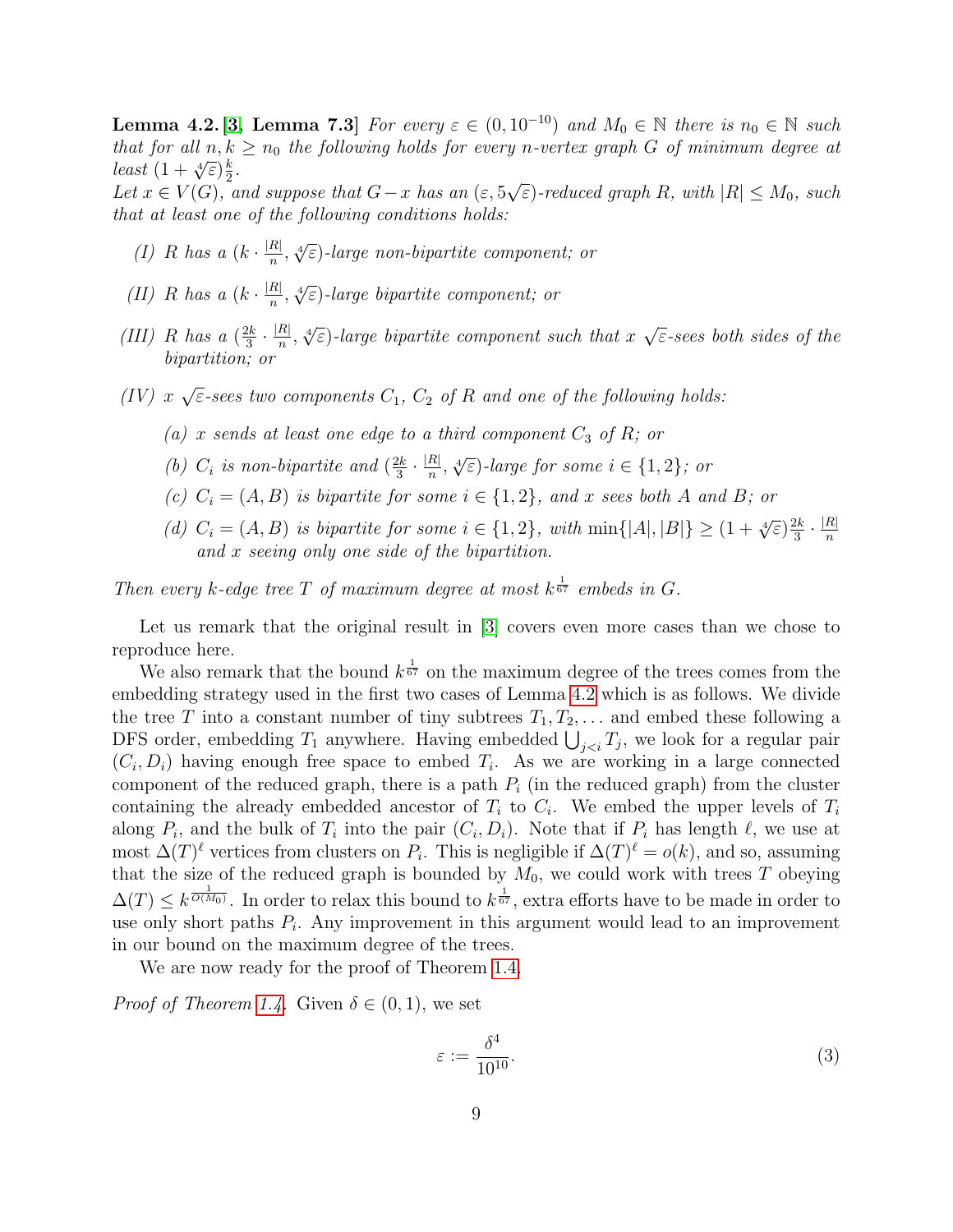Let  $N_0, M_0$  be given by Lemma [3.1,](#page-5-1) with input  $\varepsilon, \eta := 5\sqrt{\varepsilon}$  and  $m_0 := \frac{1}{\varepsilon}$ , and let  $n'_0$  be given by Lemma [4.2,](#page-8-0) with input  $\varepsilon$  and  $M_0$ . We choose

$$
n_0 := (1 - \varepsilon)^{-1} \max\{n'_0, N_0\} + 1
$$

as the numerical output of Theorem [1.4.](#page-3-1)

Let G and T be given as in Theorem [1.4.](#page-3-1) Consider an arbitrary vertex  $x \in V(G)$  with  $deg(x) \geq (1+\delta)^{\frac{4}{3}}$  $\frac{4}{3}k$ , and apply Lemma [3.1](#page-5-1) to  $G - x$ . We obtain a subgraph  $G' \subseteq G - x$ which admits an  $(\varepsilon, 5\sqrt{\varepsilon})$ -regular partition of  $G - x$ , with corresponding  $(\varepsilon, 5\sqrt{\varepsilon})$ -reduced graph R. Note that

<span id="page-9-1"></span>
$$
\delta(G') \ge (1 + \frac{\delta}{2})\frac{k}{2} \ge (1 + 100\sqrt[4]{\varepsilon})\frac{k}{2}.
$$

If R has a  $(k \cdot \frac{|R|}{|G|})$  $\frac{|R|}{|G'|}$ ,  $\sqrt[4]{\varepsilon}$ )-large component, we are either in scenario [\(I\)](#page-8-1) or [\(II\)](#page-8-2) from Lemma [4.2,](#page-8-0) and we can embed  $T$ . So let us assume this is not the case. In particular, we can assume that condition (i) of Definition [4.1](#page-6-1) holds.

Since G' misses less than  $\varepsilon n + 1$  vertices from G, we have that

$$
\deg_G(x, G') \ge (1 + \frac{\delta}{2})\frac{4}{3}k \ge (1 + 100\sqrt[4]{\varepsilon})\frac{4}{3}k. \tag{4}
$$

It is clear that x has to  $\sqrt{\varepsilon}$ -see at least one component  $C_1$  of R. Indeed, otherwise, we would have that

$$
\frac{4}{3}\delta n \le \frac{4}{3}k \le \deg_G(x, G') = \sum_C \deg_G(x, \bigcup V(C)) \le \sqrt{\varepsilon}n,\tag{5}
$$

where the sum is over all components  $C$  of  $R$ , and this contradicts [\(3\)](#page-8-3). Suppose that  $x$  sees only one component. Since  $C_1$  is  $(k \cdot \frac{|R|}{|G'|})$ of *n*, and this contradicts (5). Suppose that *x* s<br>  $\frac{|R|}{|G'|}$ ,  $\sqrt[4]{\varepsilon}$ )-small and  $\deg_G(x, \bigcup V(C)) \geq (1 + \frac{\delta}{2})\frac{4k}{3}$  $\frac{1k}{3}$ , it follows that  $C_1$  is bipartite and thence the largest bipartition class of  $C_1$  has size at least  $(1+\frac{\delta}{2})\frac{2k}{3}$  $\frac{2k}{3}\cdot\frac{|R|}{|G'|}$  $\frac{|R|}{|G'|}$  and x ≀µi  $\overline{\epsilon}$ -sees both bipartition classes. Therefore we are in scenario [\(III\)](#page-8-4) from Lemma [4.2](#page-8-0) and thus we can embed T.

<span id="page-9-0"></span>Suppose from now that x sends edges outside of  $C_1$ . Since  $C_1$  is  $(k \cdot \frac{|R|}{|G'|})$  $\frac{|R|}{|G'|}$ ,  $\sqrt[4]{\varepsilon}$ )-small, it follows that

$$
\deg_G(x, G' \setminus \bigcup V(C_1)) \ge (1 + 50\sqrt[4]{\varepsilon})\frac{k}{3}.\tag{6}
$$

We claim that  $x$ √  $\overline{\varepsilon}$ -sees at least two components of R. Indeed, since  $k \geq \delta n$  and from [\(6\)](#page-9-0) we have

$$
\frac{\delta n}{3} \le (1 + 50\sqrt[4]{\varepsilon})\frac{k}{3} \le \sum_{C \neq C_1} \deg_G(x, \bigcup V(C)) \le \sqrt{\varepsilon}n,
$$

which contradicts [\(3\)](#page-8-3).

If x sends at least one edge to a third component, then we are in scenario [\(IVa\)](#page-8-5) from If x sends at least one edge to a time component, then we are in scenario (Tva) from<br>Lemma [4.2](#page-8-0) and thus T can be embedded. Therefore, we know that x actually  $\sqrt{\varepsilon}$ -sees exactly two components, which we will call  $C_1$  and  $C_2$  (In particular, we know that condition (ii) of Definition [4.1](#page-6-1) holds). By symmetry, we may assume that  $\deg(x, \bigcup V(C_1)) \geq \deg(x, \bigcup V(C_2))$ and thus, by  $(4)$ ,

<span id="page-9-2"></span>
$$
\deg(x, \bigcup V(C_1)) \ge (1 + 100\sqrt[4]{\varepsilon})\frac{2k}{3}.\tag{7}
$$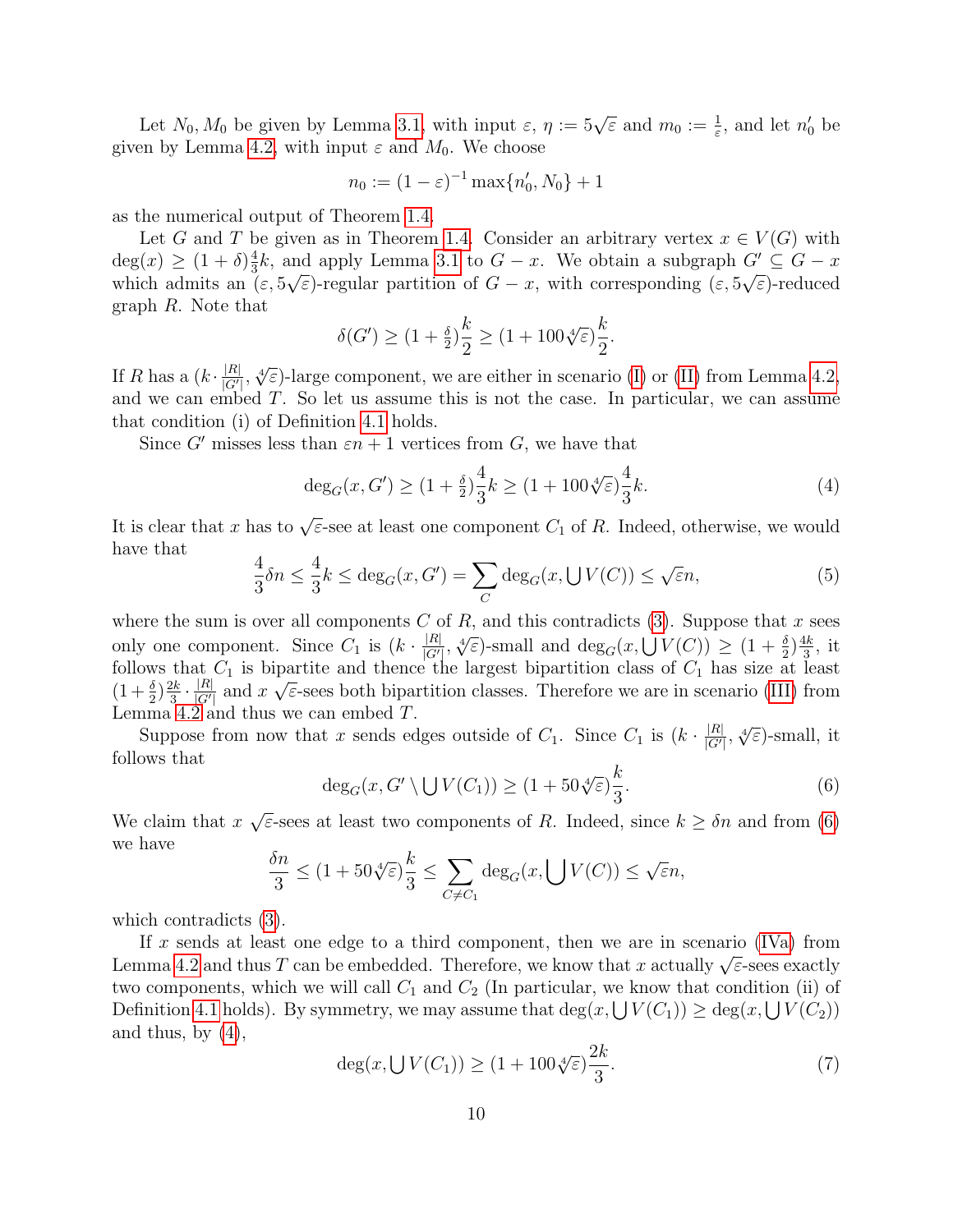Thus, if  $C_1$  is non-bipartite we are in scenario [\(IVb\)](#page-8-6) from Lemma [4.2,](#page-8-0) and therefore, we can assume  $C_1 = (A_1, B_1)$  is bipartite. Also, x only sees one side of the bipartition, say  $A_1$ , since otherwise we are in scenario [\(IVc\)](#page-8-7). Moreover, by [\(7\)](#page-9-2), and since we may assume we are not in scenario [\(IVd\)](#page-8-8), we know that

$$
|A_1| \ge (1 + 100\sqrt[4]{\varepsilon})\frac{2k}{3} \cdot \frac{|R|}{|G'|} \quad \text{and} \quad |B_1| \le (1 + \sqrt[4]{\varepsilon})\frac{2k}{3} \cdot \frac{|R|}{|G'|}. \tag{8}
$$

So, condition (iii) of Definition [4.1](#page-6-1) holds.

 $\frac{|R|}{|G'|}$ ,  $\sqrt[4]{\varepsilon}$ )-small, as otherwise we are in Furthermore, if  $C_2$  is non-bipartite, then it is  $\left(\frac{2k}{3} \cdot \frac{|R|}{|G'|}\right)$ case [\(IVb\)](#page-8-6). If  $C_2$  is bipartite, then x can only see one side of the bipartition, since otherwise we are in scenario [\(IVc\)](#page-8-7). Therefore,  $C_2$  satisfies condition (iv) of Definition [4.1,](#page-6-1) implying that G is  $\left(\frac{\delta^4}{10^{10}}, x\right)$ -extremal.  $\Box$ 

#### <span id="page-10-0"></span>5 The proof of Theorem [1.3](#page-2-2)

This section contains the proof of our main result, Theorem [1.3.](#page-2-2) We first need to collect some preliminary results.

Our first lemma is folklore, it states that every tree  $T$  has a cutvertex which separates  $T$ into subtrees of size at most  $\frac{|T|}{2}$ . The proof is straightforward and can be found for instance in [\[10\]](#page-18-7).

<span id="page-10-1"></span>**Lemma 5.1.** Every tree T with t edges has a vertex z such that every component of  $T - z$ has at most  $\lceil \frac{t}{2} \rceil$  $\frac{t}{2}$  vertices.

A vertex z as in Lemma [5.1](#page-10-1) is called a  $\frac{t}{2}$ -separator for T. We also need the following lemma from [\[3\]](#page-17-7), which will allow us to conveniently group the components of  $T - z$  obtained from Lemma [5.1](#page-10-1) when is applied to a tree  $T$ .

<span id="page-10-2"></span>**Lemma 5.2.** [\[3,](#page-17-7) Lemma 4.4] Let  $m, t \in \mathbb{N}_+$  and let  $(a_i)_{i=1}^m$  be a sequence of integers with  $0 < a_i \leq \lceil \frac{t}{2} \rceil$ , for each  $i \in [m]$ , such that  $\sum_{i=1}^m a_i \leq t$ . Then there is a partition  $\{J_1, J_2\}$  of [m] such that  $\sum_{i\in J_2} a_i \leq \sum_{i\in J_1} a_i \leq \frac{2}{3}$  $rac{2}{3}t$ .

Finally, we need another embedding result from [\[3\]](#page-17-7). This result will enable us to embed any bounded degree forest into any large enough bipartite graph with an underlying  $(\varepsilon, \eta)$ regular partition of a certain structure.

Let us first define the kind of forest we are interested in.

**Definition 5.3.** Let  $t_1, t_2 \in \mathbb{N}$  and let  $c \in (0, 1)$ . We say that a forest F, with bipartition classes  $C_1$  and  $C_2$ , is a  $(t_1, t_2, c)$ -forest if

- 1.  $|C_i| \leq t_i$  for  $i = 1, 2;$  and
- 2.  $\Delta(F) \leq (t_1 + t_2)^c$ .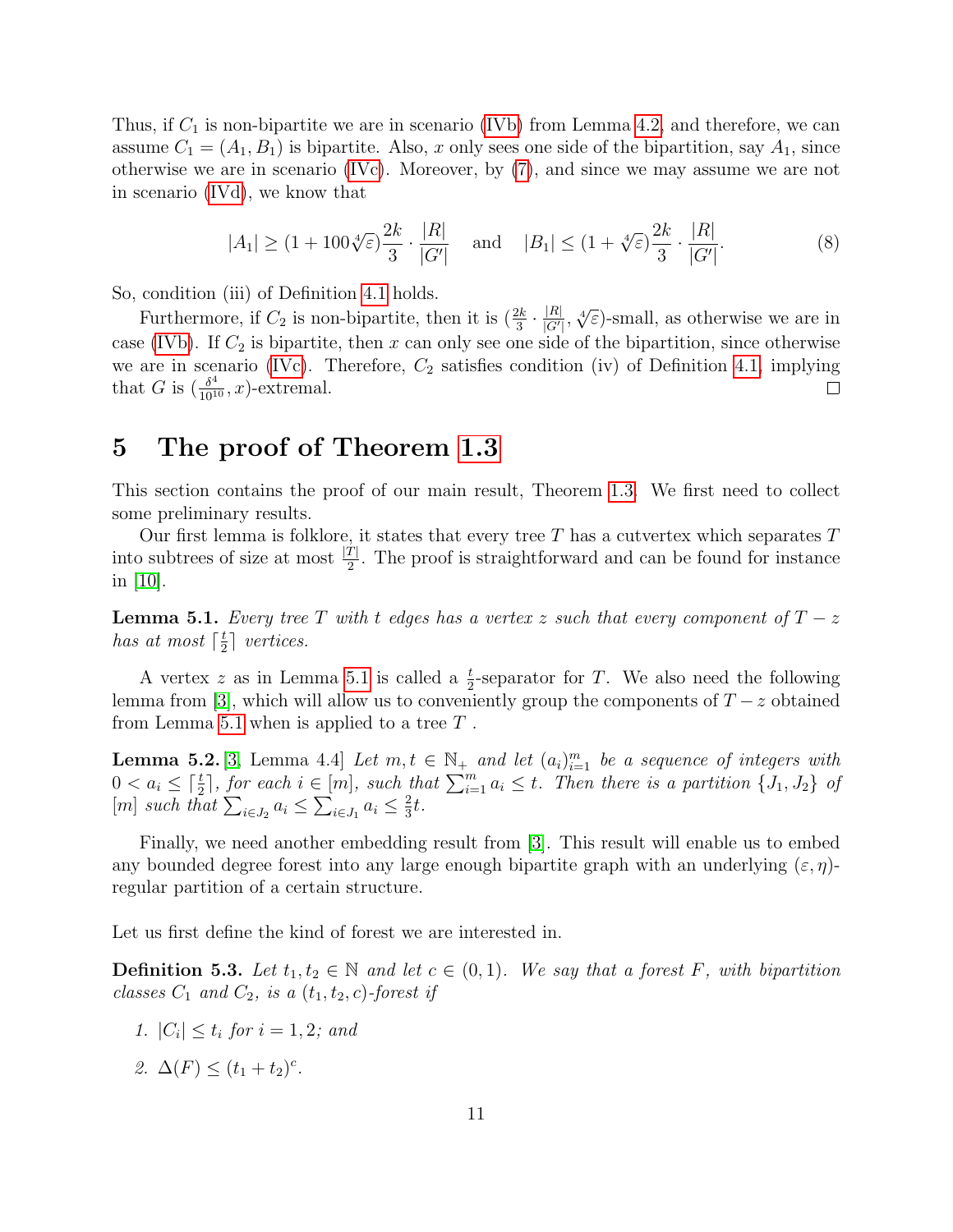We are now ready for the embedding result.

<span id="page-11-0"></span>**Lemma 5.4.** [\[3,](#page-17-7) Corollary 5.4] For all  $\varepsilon \in (0, 10^{-8})$  and  $d, M_0 \in \mathbb{N}$  there is t<sub>0</sub> such that for all  $n, t_1, t_2 \geq t_0$  the following holds. Let G be a n-vertex graph having an  $(\varepsilon, 5\sqrt{\varepsilon})$ -reduced graph R, with  $|R| \leq M_0$ , such that

- (i)  $R = (X, Y)$  is connected and bipartite;
- (ii) diam(R)  $\leq d$ ;

(iii) deg(x)  $\geq (1+100\sqrt{\varepsilon})t_2 \cdot \frac{|R|}{n}$  $\frac{R}{n}$ , for all  $x \in X$ ; and

.

$$
(iv) \ |X| \ge (1 + 100\sqrt{\varepsilon})t_1 \cdot \frac{|R|}{n}
$$

Then any  $(t_1, t_2, \frac{1}{d})$  $\frac{1}{d}$ )-forest F, with colour classes  $C_0$  and  $C_1$ , can be embedded into G, with  $C_0$  going to  $\bigcup X$  and  $C_1$  going to  $\bigcup Y$ .

Moreover, if F has at most  $\frac{\varepsilon n}{|R|}$  roots, then the roots going to  $\bigcup X$  can be mapped to any prescribed set of size at least  $2\varepsilon$   $\bigcup X$  in X, and the roots going to  $\bigcup Y$  can be mapped to any prescribed set of size at least  $2\varepsilon$   $\bigcup Y$  in Y.

We are now ready for the proof of our main theorem, Theorem [1.3.](#page-2-2)

*Proof of Theorem [1.3.](#page-2-2)* Given  $\delta \in (0,1)$ , we set

$$
\varepsilon:=\frac{\delta^4}{10^{10}}
$$

and apply Lemma [3.1,](#page-5-1) with inputs  $\varepsilon$ ,  $\eta = 5\sqrt{\varepsilon}$  and  $m_0 := \frac{1}{\varepsilon}$ , to obtain numbers  $n_0$  and  $M_0$ . Next, apply Lemma [5.4,](#page-11-0) with input  $\varepsilon$  and further inputs  $d := 3$  and  $M_0$  to obtain a number  $k'_0$ . Choose  $k_0$  as the larger of  $n_0$ ,  $k'_0$  and the output of Theorem [1.4.](#page-3-1)

Now, let  $k, n \in \mathbb{N}$ , let  $\alpha \in [0, \frac{1}{3}]$  $\frac{1}{3}$ , let T be a tree and let G be a graph as in Theorem [1.3.](#page-2-2) Let x be an arbitrary vertex of maximum degree in  $G$ . Note that

$$
\deg_G(x) \ge 2(1+\delta)(1-\alpha)k \ge (1+\delta)\frac{4k}{3}.
$$

We apply the regularity lemma (Lemma [3.1\)](#page-5-1) to  $G-x$  to obtain a subgraph  $G' \subseteq G-x$  which admits an  $(\varepsilon, 5\sqrt{\varepsilon})$ -regular partition with a corresponding reduced graph R. Moreover, since  $G'$  misses only few vertices from  $G$ , we know that

$$
\deg_G(x, G') \ge 2(1 + \frac{\delta}{2})(1 - \alpha)k\tag{9}
$$

<span id="page-11-3"></span>and

<span id="page-11-1"></span>
$$
\delta(G') \ge (1 + \frac{\delta}{2})(1 + \alpha)\frac{k}{2},\tag{10}
$$

<span id="page-11-2"></span>and thus

$$
\delta(R) \ge (1 + \frac{\delta}{2})(1 + \alpha)\frac{k}{2} \cdot \frac{|R|}{|G'|}. \tag{11}
$$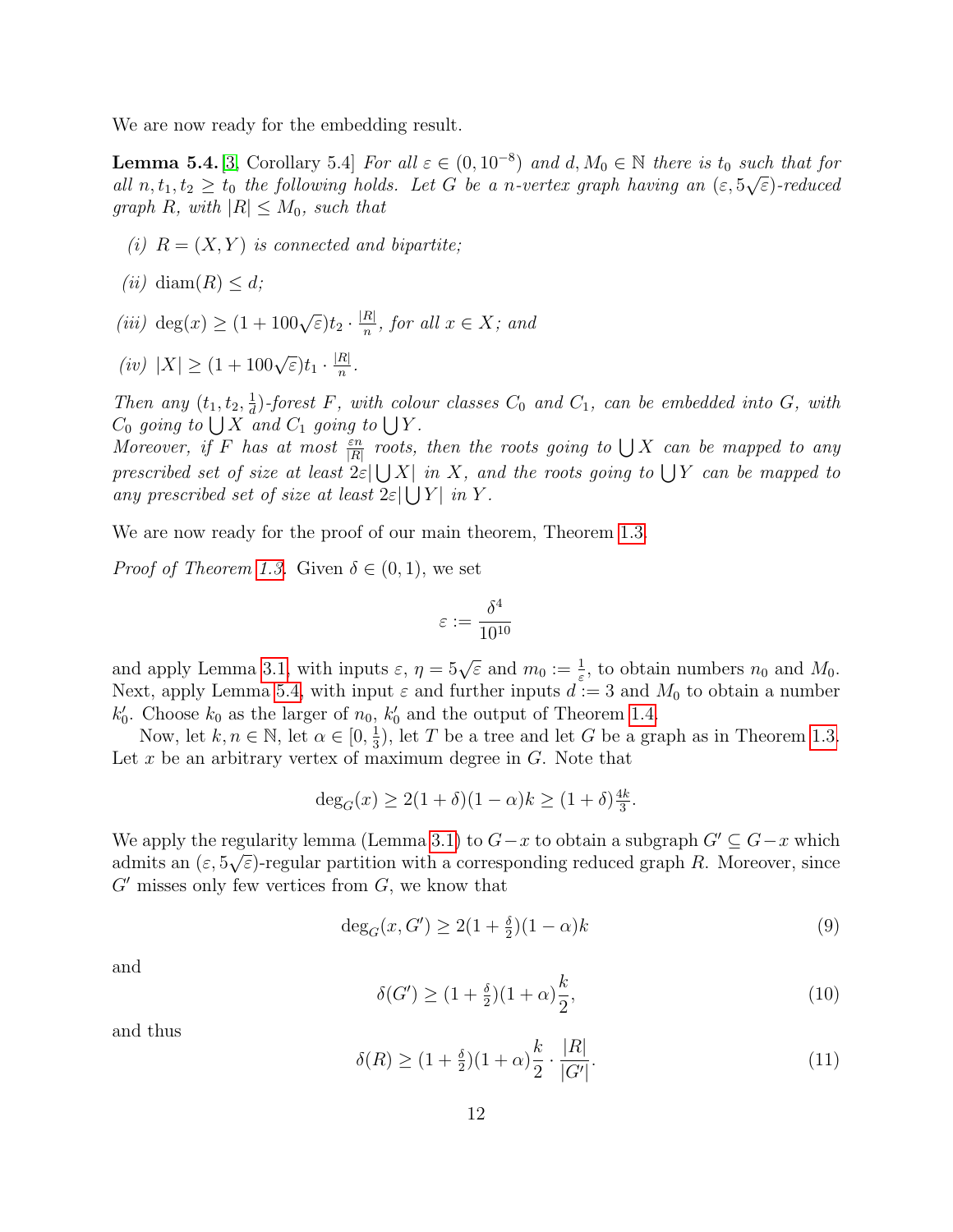Apply Theorem [1.4](#page-3-1) to T and G. This either yields an embedding of T, which would be as desired, or tells us that G is an  $(\varepsilon, x)$ -extremal graph. We assume the latter from now on.

So, we know that  $x$ √  $\overline{\varepsilon}$ -sees two components  $C_1$  and  $C_2$  of R, where  $C_1 = (A, B)$  is bipartite, say with  $|A| \geq |B|$ . Moreover, x does not see any other component of R. Furthermore,

- <span id="page-12-2"></span>(A)  $C_i$  is  $(k \cdot \frac{|R|}{|G|})$  $\frac{|R|}{|G'|}$ ,  $\sqrt[4]{\varepsilon}$ )-small, for  $i = 1, 2$ ; and
- <span id="page-12-0"></span>(B)  $C_1$  is  $\left(\frac{2k}{3} \cdot \frac{|R|}{|G|}\right)$  $\frac{|R|}{|G'|}$ ,  $\sqrt[4]{\varepsilon}$ )-large, and x does not see B.

<span id="page-12-1"></span>By [\(9\)](#page-11-1), and since we assume that x sends more edges to  $\bigcup V(C_1)$  than to  $\bigcup V(C_2)$ , we know that

<span id="page-12-5"></span>
$$
\deg_G(x, \bigcup V(C_1)) \ge (1 + \frac{\delta}{2})(1 - \alpha)k,\tag{12}
$$

and thus, by [\(B\)](#page-12-0),

$$
|C_1| \ge |A| \ge (1 + \frac{\delta}{2})(1 - \alpha)k \cdot \frac{|R|}{|G'|},\tag{13}
$$

since x has at least that many neighbours in  $A$ , because of inequality [\(12\)](#page-12-1).

Also, note that because of [\(A\)](#page-12-2) and because of the bound [\(11\)](#page-11-2), we know that any pair of clusters from the same bipartition class of  $C_1$  has a common neighbour. Therefore,

the diameter of  $C_1$  is bounded by 3. (14)

Let us now turn to the tree T. We apply Lemma [5.1](#page-10-1) to find a  $\frac{t}{2}$ -separator z of T. Let F denote the set of all components of  $T - z$ . Then

each component of 
$$
\mathcal{F}
$$
 has size at most  $\left\lceil \frac{t}{2} \right\rceil$ . (15)

Let  $V_0$  denote the set of all vertices of  $T - z$  that lie at even distance to z. We claim that if we cannot embed  $T$ , then

<span id="page-12-7"></span><span id="page-12-6"></span><span id="page-12-3"></span>
$$
|V_0| \ge (1+\alpha)\frac{k}{2}.\tag{16}
$$

Indeed, suppose otherwise. Then we can apply Lemma [5.2](#page-10-2) to obtain a partition of  $\mathcal F$  into two sets  $\mathcal{J}_1$  and  $\mathcal{J}_2$  such that

$$
|\bigcup \mathcal{J}_1| \leq \frac{2}{3}k \quad \text{and} \quad |\bigcup \mathcal{J}_2| \leq \frac{k}{2}.
$$

We embed z into x. Our plan is to use Lemma [5.4](#page-11-0) with reduced host graph  $C_1$ , and with

$$
t_1 + t_2 := |\bigcup \mathcal{J}_1| \leq \frac{2}{3}k
$$

where  $t_1 := |\bigcup \mathcal{J}_1 \setminus V_0|$  and  $t_2 := |\bigcup \mathcal{J}_1 \cap V_0|$  are the sizes of the two bipartition classes of  $\bigcup \mathcal{J}_1$ . Since we assumed [\(16\)](#page-12-3) does not to hold, we have

<span id="page-12-4"></span>
$$
t_2 \le |V_0| \le (1+\alpha)\frac{k}{2}.\tag{17}
$$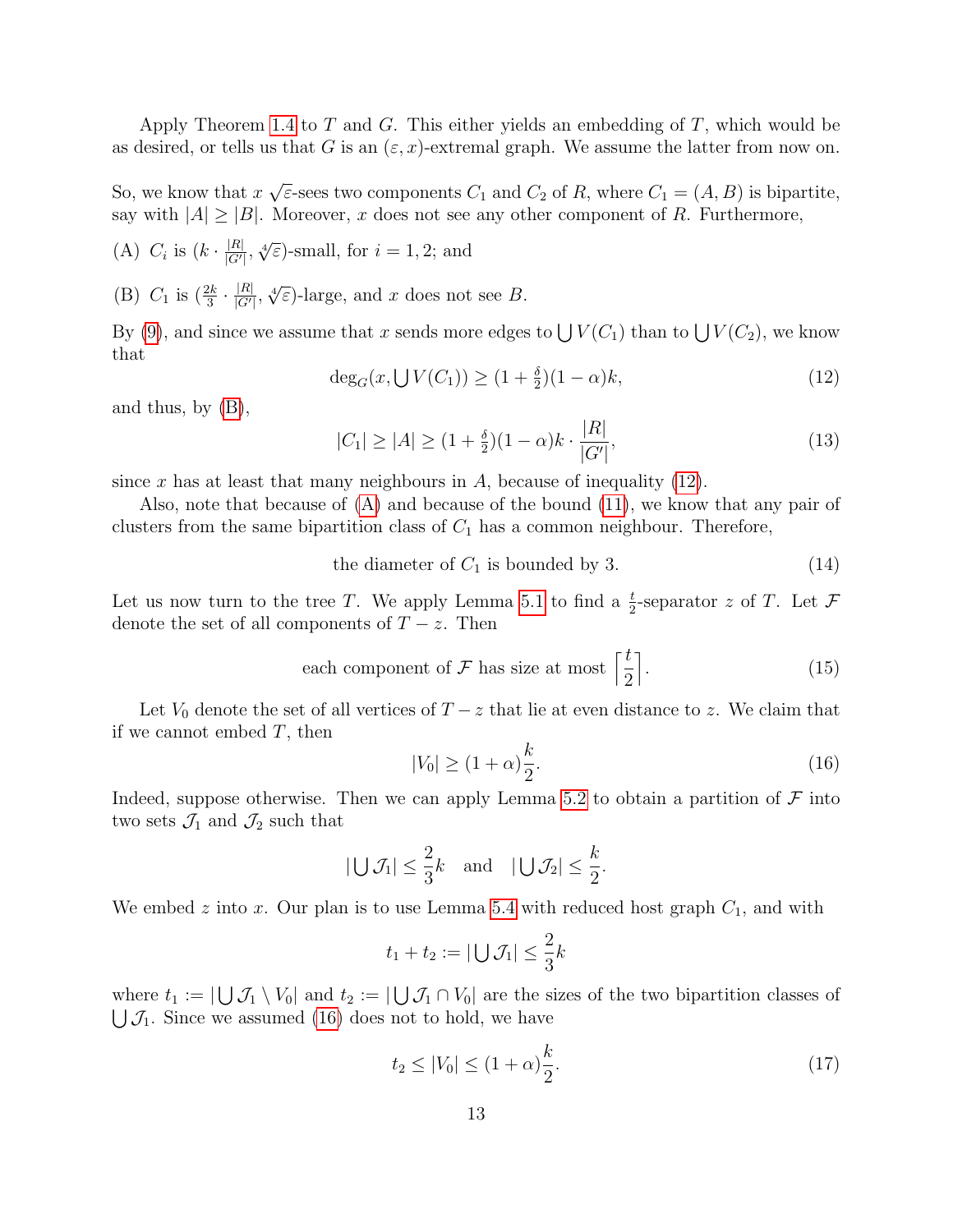

Figure 3: Embedding if [\(16\)](#page-12-3) does not to hold.

We now embed  $\bigcup \mathcal{J}_1$  into  $C_1$ , with the roots of  $\mathcal{J}_1$  embedded in the neighbourhood of x. Observe that condition (iii) of Lemma [5.4](#page-11-0) holds because of  $(11)$  and  $(17)$ , and condition (iv) holds because of  $(13)$ . Moreover, the neighbourhood of x is large enough to accommodate the roots of the trees from  $\mathcal{J}_1$  because of [\(12\)](#page-12-1) and the bound on  $\Delta(T)$ . In order to see condition (ii) of Lemma [5.4,](#page-11-0) it suffices to recall [\(14\)](#page-12-6).

Also, because of [\(10\)](#page-11-3), and since x also  $\sqrt{\varepsilon}$ -sees the component  $C_2$ , we can embed the trees from  $\mathcal{J}_2$  into  $C_2$ . We do this by first mapping the roots of the trees from  $\mathcal{J}_2$  into the neighbourhood of x in  $C_2$ . Then, since the minimum degree of G' is larger than  $|\bigcup \mathcal{J}_2|$  we may complete the embedding of  $\bigcup \mathcal{J}_2$  greedily. In this way, we have embedded all of T, as desired.

So, from now we can and will assume that [\(16\)](#page-12-3) holds. We split the remainder of the proof into two complementary cases, which will be solved in different ways. Our two cases are defined according to whether or not there is a tree  $F^* \in \mathcal{F}$  such that  $|V(F^*) \cap V_0| > \alpha k$ . Let us first treat the case where such a tree  $F^*$  does not exist.

**Case 1:**  $|V(F) \cap V_0| \leq \alpha k$  for each  $F \in \mathcal{F}$ .

In this case, we proceed as follows. First, we embed  $z$  into  $x$ . We take an inclusionmaximal subset  $\mathcal{F}_1$  of  $\mathcal F$  such that

<span id="page-13-0"></span>
$$
|\bigcup \mathcal{F}_1 \cap V_0| \le (1+\alpha)\frac{k}{2} \tag{18}
$$

holds. Then, because of the maximality of  $\mathcal{F}_1$  and our assumption on  $|V(F) \cap V_0|$  for the trees  $F \in \mathcal{F}$ , we know that

<span id="page-13-1"></span>
$$
|\bigcup \mathcal{F}_1 \cap V_0| \ge (1 - \alpha)\frac{k}{2}.\tag{19}
$$

Hence, the trees from  $\mathcal{F}_1$  can be embedded into  $C_1$ , by using Lemma [5.4](#page-11-0) as before, with  $t_1 + t_2 := |\bigcup \mathcal{F}_1|$  where  $t_1 := |\bigcup \mathcal{F}_1 \setminus V_0|$  and  $t_2 := |\bigcup \mathcal{F}_1 \cap V_0|$ . Indeed, inequalities [\(18\)](#page-13-0)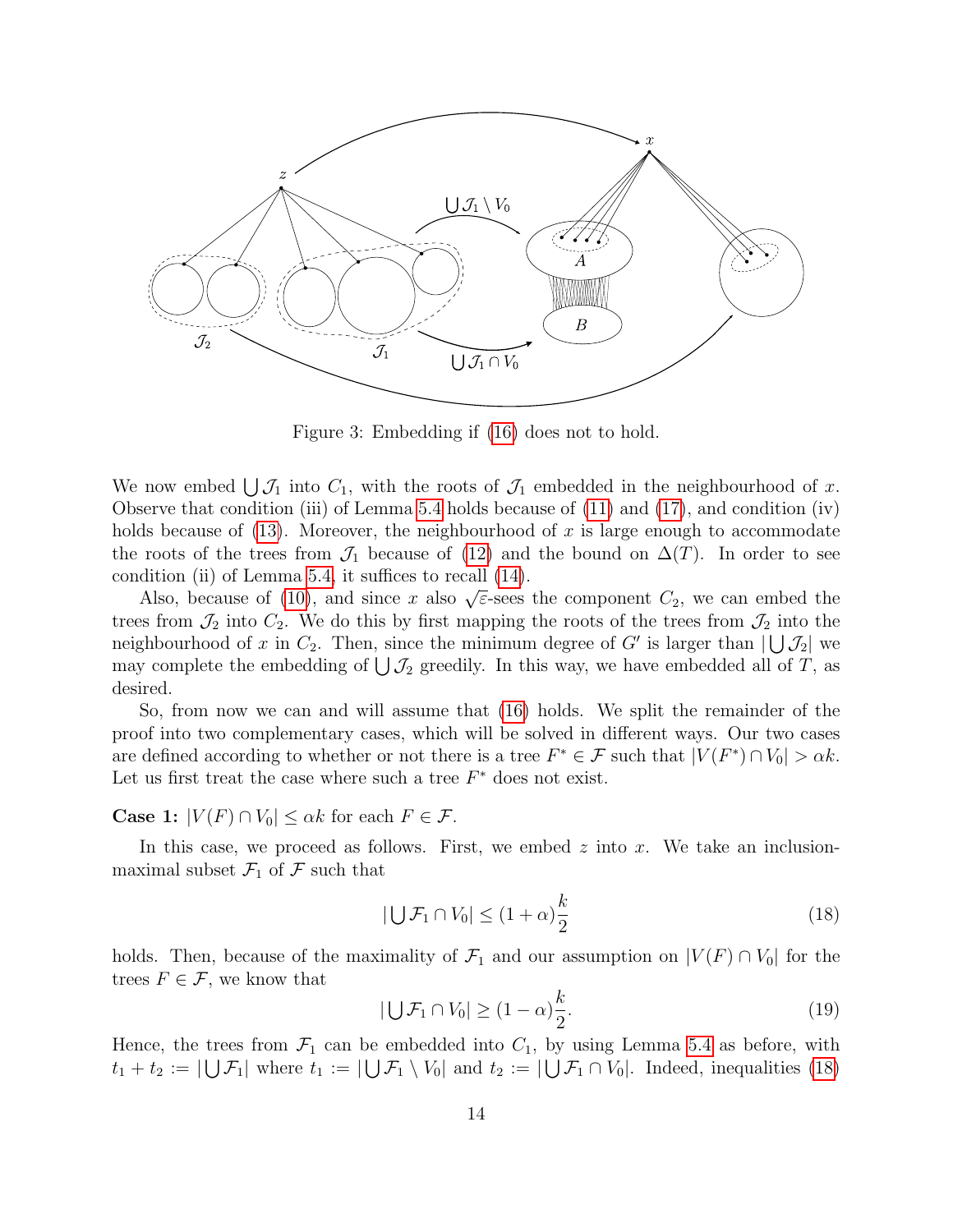

Figure 4: Embedding in Case 1.

and [\(11\)](#page-11-2) ensure that condition (iii) of the lemma holds. Furthermore, because of [\(13\)](#page-12-5) and [\(19\)](#page-13-1), we know that

$$
t_1 = |\bigcup \mathcal{F}_1 \setminus V_0| \le (1+\alpha)\frac{k}{2} \le \frac{1}{1+\frac{\delta}{2}}|\bigcup V(A)|,
$$

and hence, it is clear that also condition (iv) of Lemma [5.4](#page-11-0) holds.

Condition (ii) of Lemma [5.4](#page-11-0) holds because of [\(14\)](#page-12-6). Finally, inequality [\(12\)](#page-12-1) ensures we can embed  $\mathcal{F}_1$  in  $C_1$  in such a way the roots of  $\mathcal{F}_1$  are embedded into the neighbourhood of x in  $C_1$ .

Now, the trees from  $\mathcal{F}_2 := \mathcal{F} \setminus \mathcal{F}_1$  can be embedded into  $C_2$ . First, embed the neighbours of z into the neighbourhood of x in  $C_2$ . Then, observe that [\(19\)](#page-13-1) implies that

$$
|\bigcup \mathcal{F}_2| \le (1+\alpha)\frac{k}{2} \le \delta(G').
$$

Therefore, we can embed the remainder of the trees from  $\mathcal{F}_2$  into  $C_2$  in a greedy fashion.

**Case 2:** There is a tree  $F^* \in \mathcal{F}$  such that  $|V(F^*) \cap V_0| > \alpha k$ .

In this case, let us set  $\mathcal{F}' := \mathcal{F} \setminus \{F^*\}$  and note that

<span id="page-14-0"></span>
$$
|\bigcup \mathcal{F}' \cap V_0| \le (1 - \alpha)k. \tag{20}
$$

Our plan is to embed z into a neighbour of x in A, and embed all trees from  $\mathcal{F}'$  into  $C_1$ . We then complete the embedding by mapping the root of  $F^*$  to x, and the rest of  $F^*$  to  $C_2$ .

For the embedding of  $\{z\} \cup \bigcup \mathcal{F}'$ , we will use Lemma [5.4](#page-11-0) as before, but this time the roles of A and B will be reversed. That is, all of

$$
F_0 := (\{z\} \cup \bigcup \mathcal{F}') \cap V_0
$$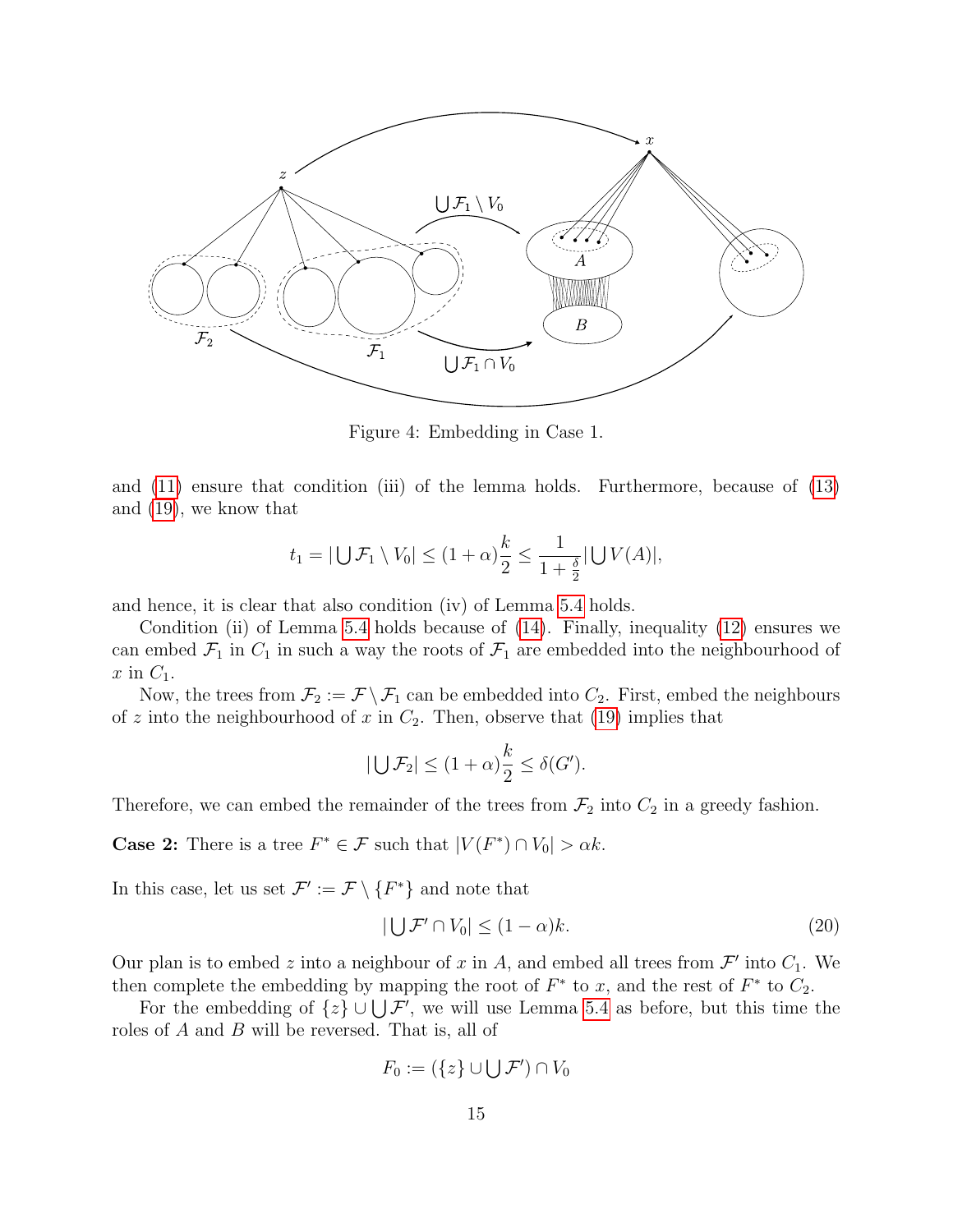

Figure 5: Embedding in Case 2.

is destined to go to A, while all of

$$
F_1 := (\{z\} \cup \bigcup \mathcal{F}') \setminus V_0
$$

is destined to go to B.

We choose  $t_1 + t_2 := |\bigcup \mathcal{F}'| + 1$  where  $t_1$  and  $t_2$  are the sizes of the bipartition classes of  $\{z\} \cup \bigcup \mathcal{F}'$ , that is, we set  $t_1 := |F_0|$  and  $t_2 := |F_1|$ . Because of [\(16\)](#page-12-3), there are at most  $(1-\alpha)\frac{k}{2}$  $\frac{k}{2}$  vertices in  $T - z$  lying at odd distance from z. In particular,  $t_2 \leq (1 - \alpha)\frac{k}{2}$  $\frac{k}{2}$ . So, by [\(11\)](#page-11-2), we know that condition (iii) of Lemma [5.4](#page-11-0) holds (and condition (i) is obviously true).

Now, condition (iv) of Lemma [5.4](#page-11-0) is ensured by inequality [\(20\)](#page-14-0) together with [\(13\)](#page-12-5). Observe that condition (ii) of Lemma [5.4](#page-11-0) holds because of [\(14\)](#page-12-6). Therefore, we can embed all of  $\{z\} \cup \bigcup \mathcal{F}'$  with the help of Lemma [5.4.](#page-11-0) Furthermore, we can make sure that z is embedded into a neighbour of x.

It remains to embed the tree  $F^*$ . We embed its root  $r(F^*)$  into x, and embed all the neighbours of  $r(F^*)$  into arbitrary neighbours of x in  $C_2$ . We then embed the rest of  $F^*$ greedily inyo  $C_2$ . Note that this is possible, since by  $(15)$ , we know that

$$
|F^* - r(F^*)| \le \left\lceil \frac{k}{2} \right\rceil - 1,
$$

and so, our bound [\(10\)](#page-11-3) guarantees that the minimum degree in  $C_2$  is large enough to embed the remainder of  $F^*$  greedily into  $C_2$ .  $\Box$ 

## <span id="page-15-0"></span>6 Concluding remarks

#### 6.1 Lower bounds on the minimum degree

Let us now discuss why variants of Conjecture [1.1](#page-1-0) (or of Theorem [1.3\)](#page-2-2) with bounds on the minimum degree that are below the threshold  $\frac{k}{2}$  are not possible. In fact, if we do not add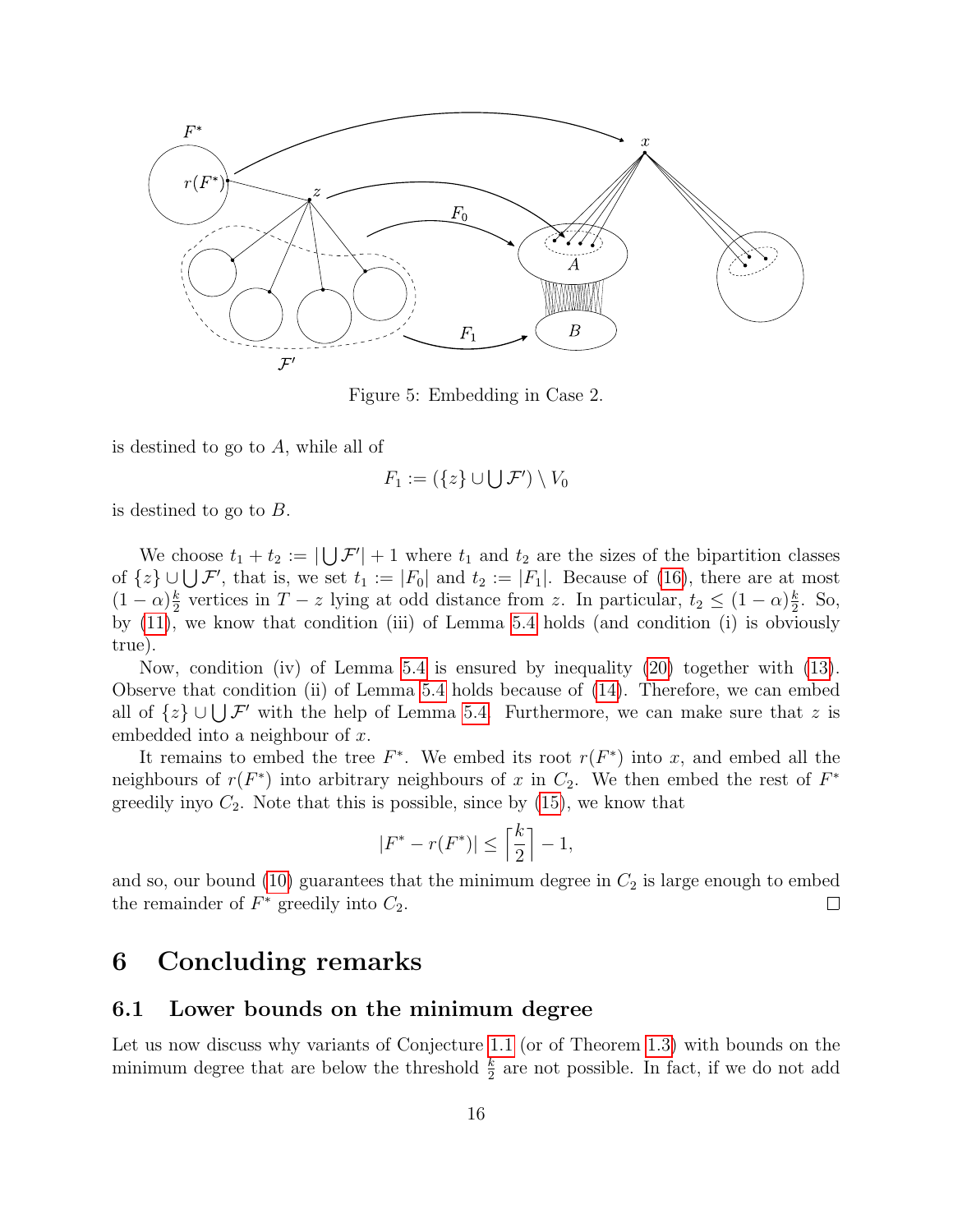further restrictions and the minimum degree of the host graph  $G$  is only bounded by some function  $f(k) < \frac{k}{2}$  $\frac{k}{2}$ , then no maximum degree bound can make G contain all k-edge trees. In order to see this, it suffices consider  $K_{n_1,n_2}$ , the complete bipartite graph with classes of size  $n_1 := \lfloor \frac{k-1}{2} \rfloor$  $\frac{-1}{2}$  and  $n_2 := n - \lfloor \frac{k-1}{2} \rfloor$ , respectively. No perfectly (or almost perfectly) balanced<sup>[2](#page-16-0)</sup> k-edge tree embeds into  $K_{n_1,n_2}$ , since one would need to use at least  $\lfloor \frac{k+1}{2} \rfloor$  $\frac{+1}{2}$  vertices from each class.

One might think that perhaps the situation changes if we require the minimum degree bound  $f(k)$  to be at least as large as the smaller bipartition class of the tree. But that is not true: Let  $k, \ell \in \mathbb{N}$  such that  $\ell + 2$  divides  $k + 1$ , and let T be obtained from a  $2\frac{k+1}{\ell}$ -edge path by adding  $\ell - 2$  new leaf neighbours to every other vertex on the path. This tree has bipartition classes of sizes  $\frac{1}{\ell}(k+1)$  and  $\frac{\ell-1}{\ell}(k+1)$ . However, it cannot be embedded into the graph obtained by joining a universal vertex to a disjoint union of (any number of) complete graphs of order  $c := \lfloor \frac{k-1}{2} \rfloor$  $\frac{-1}{2}$ , since for every  $v \in V(T)$ , at least one component of  $T - v$  has at least  $\frac{k}{2} > c$  vertices.

#### 6.2 Higher connectivity

All the examples from the previous section, as well as Examples [2.1](#page-3-2) and [2.2](#page-5-0) from Section [2,](#page-3-0) have a cutvertex. So one might think that in a c-connected host graph, for some  $c \geq 2$  which might even depend on  $k$ , we could cope with lower bounds on the minimum (or maximum) degree.

However, we would not gain much by requiring higher connectivity, as the following variation of Example [2.1](#page-3-2) illustrates.

**Example 6.1.** Let  $H_{k,\ell,c}$  be as in Example [2.1,](#page-3-2) with slightly adjusted size of the sets  $A_i$ , namely, we choose

$$
|A_i| = (\ell - 1)\left(\frac{k}{\ell} - 2\right)
$$
 and  $|B_i| = \frac{k}{2} + \frac{(c-1)(\ell+1)}{2} - 1.$ 

Now, add a matching of size |B<sub>1</sub>| between the sets B<sub>1</sub> and B<sub>2</sub>, and call the new graph  $H'_{k,\ell,c}$ .

The graph  $H'_{k,\ell,c}$  is  $\frac{k}{2}$ -connected, and for any given  $\gamma$  there is a number c such that  $\delta(H'_{k,\ell,c}) \geq (1 + \frac{1}{\ell} - \gamma)\frac{k}{2}$  $\frac{k}{2}$  and  $\Delta(H'_{k,\ell,c}) \geq 2(1-\frac{1}{\ell}-\gamma)k$ . But, similarly, we can show that the tree  $T_{k,\ell}$  does not embed in  $H'_{k,\ell,c}$ .

It is not clear what happens if we require a connectivity of  $(1+\varepsilon)\frac{k}{2}$  $\frac{k}{2}$ , for some  $0 < \varepsilon \leq \alpha$ . It is possible that then, the bound on the maximum degree can be weakened, perhaps to  $\Delta(G) \geq 2(1-2\alpha)k.$ 

<span id="page-16-0"></span><sup>&</sup>lt;sup>2</sup>We say that a tree T is perfectly (or almost perfectly) balanced if the bipartition classes of T are of the same size (or differ by one).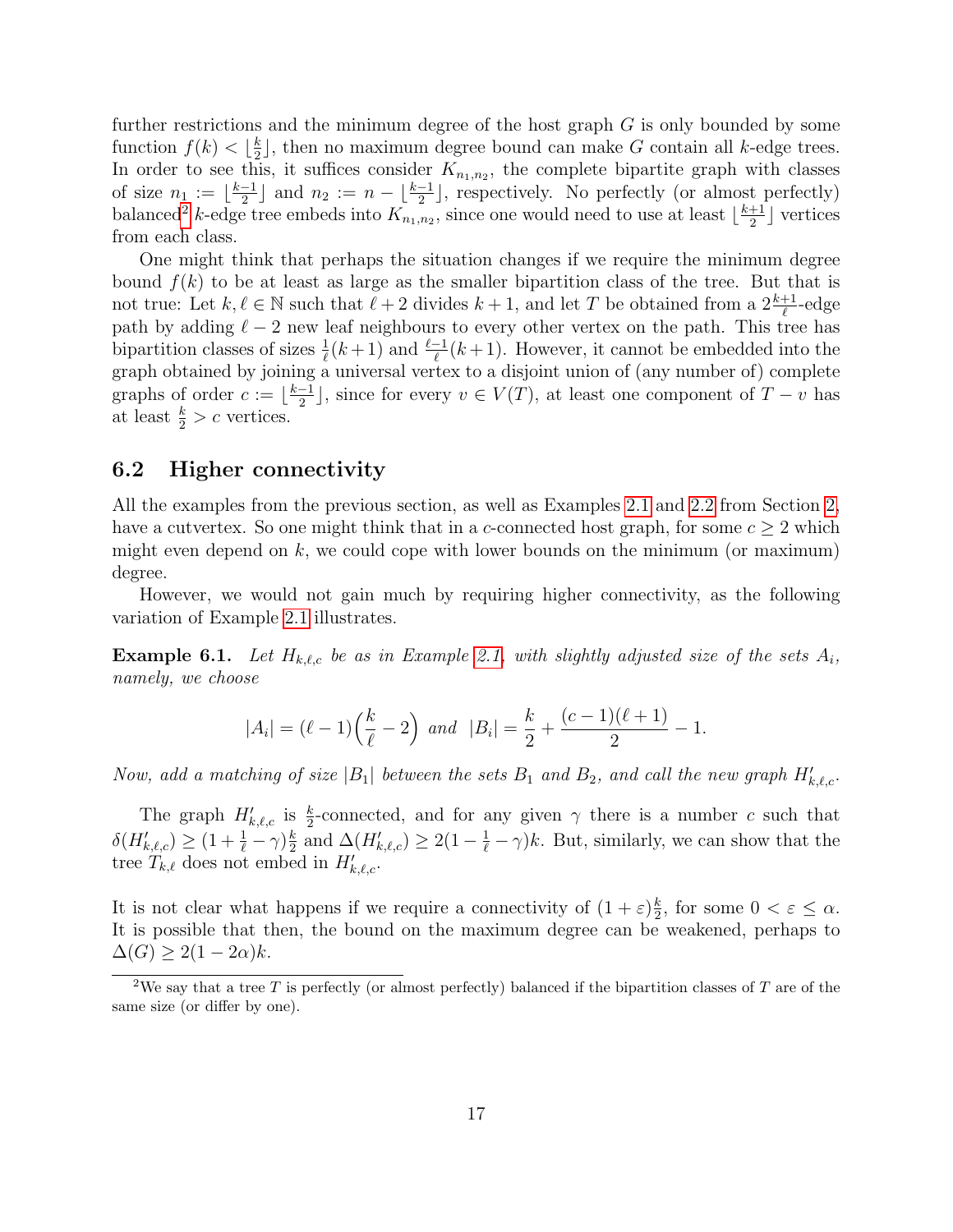#### <span id="page-17-8"></span>6.3 Is Conjecture [1.1](#page-1-0) tight for all values of  $\alpha$ ?

Finally, we believe it would be very interesting to generalise Proposition [1.2](#page-2-0) to even  $\ell$ , if this is possible. Or even better, find examples so that the term  $\frac{1}{\ell}$  from the proposition can be replaced with any  $\alpha \in [0, \frac{1}{3}]$  $\frac{1}{3}$ .

## Question 6.2. Is Conjecture [1.1](#page-1-0) asymptotically tight for all  $\alpha \notin \{\frac{1}{\ell}\}_{\ell \geq 3,\ell}$  odd?

At least, Conjecture [1.1](#page-1-0) is close to tight. Indeed, for any  $\alpha \in [0, \frac{1}{3}]$  $(\frac{1}{3})$  and given  $\gamma > 0$ small, we can construct examples of graphs with minimum degree at least  $(1 + \alpha - \gamma)\frac{k}{2}$ 2 and maximum degree at least  $2(1 - g(\alpha) - \gamma)k$ , where  $g(\alpha)$  is a function which is bigger than  $\alpha$  but reasonably close to it. In particular,  $g(\alpha)$  satisfies  $|\alpha - g(\alpha)| = O(\alpha^2)$ , and, more explicitly, for any even  $\ell \geq 3$  we obtain  $g(\frac{1}{\ell})$  $(\frac{1}{\ell}) = \frac{1}{\ell} + \frac{1}{\ell(\ell-2)}$ . These examples are very similar to Example [2.1.](#page-3-2) The difference is that the small stars that make up the tree may have different sizes (more precisely, one star is smaller than the other ones). The host graph is the same, with slightly adjusted size of the sets  $A_i$ .

#### References

- <span id="page-17-5"></span>[1] AJTAI, M., KOMLÓS, J., AND SZEMERÉDI, E. On a conjecture of Loebl. In Graph theory, combinatorics, and algorithms, Vol. 1, 2 (Kalamazoo, MI, 1992), Wiley-Intersci. Publ. Wiley, New York, 1995, pp. 1135–1146.
- <span id="page-17-1"></span>[2] BESOMI, G., PAVEZ-SIGNÉ, M., AND STEIN, M. On the Erdős–Sós conjecture for bounded degree trees. Preprint 2019, arXiv:1906.10219.
- <span id="page-17-7"></span>[3] BESOMI, G., PAVEZ-SIGNÉ, M., AND STEIN, M. Degree conditions for embedding trees. SIAM J. Discrete Math. 33, 3 (2019), 1521–1555.
- <span id="page-17-2"></span>[4] BRANDT, S., AND DOBSON, E. The Erdős–Sós conjecture for graphs of girth 5. Discrete *Math.* 150, 1 (1996),  $411 - 414$ .
- <span id="page-17-6"></span>[5] COOLEY, O. Proof of the Loebl–Komlós–Sós Conjecture for Large, Dense Graphs. Discrete Math. 309, 21 (2009), 6190–6228.
- <span id="page-17-0"></span>[6] ERDOS, P. Extremal problems in graph theory. In Theory of graphs and its applications, Proc. Sympos. Smolenice (1964), pp. 29–36.
- <span id="page-17-4"></span>[7] ERDÓS, P., FÜREDI, Z., LOEBL, M., AND SÓS, V. Discrepancy of trees. Studia Sci. *Math. Hungar.* 30 (1995),  $47 - 57$ .
- <span id="page-17-9"></span>[8] ERDÓS, P., AND GALLAI, T. On maximal paths and circuits of graphs. Acta Math. Acad. Sci. Hungar 10 (1959), 337–356.
- <span id="page-17-3"></span>[9] GOERLICH, A., AND ZAK, A. On Erdős–Sós Conjecture for Trees of Large Size. Electron. J. Combin. 23, 1 (2016), P1–52.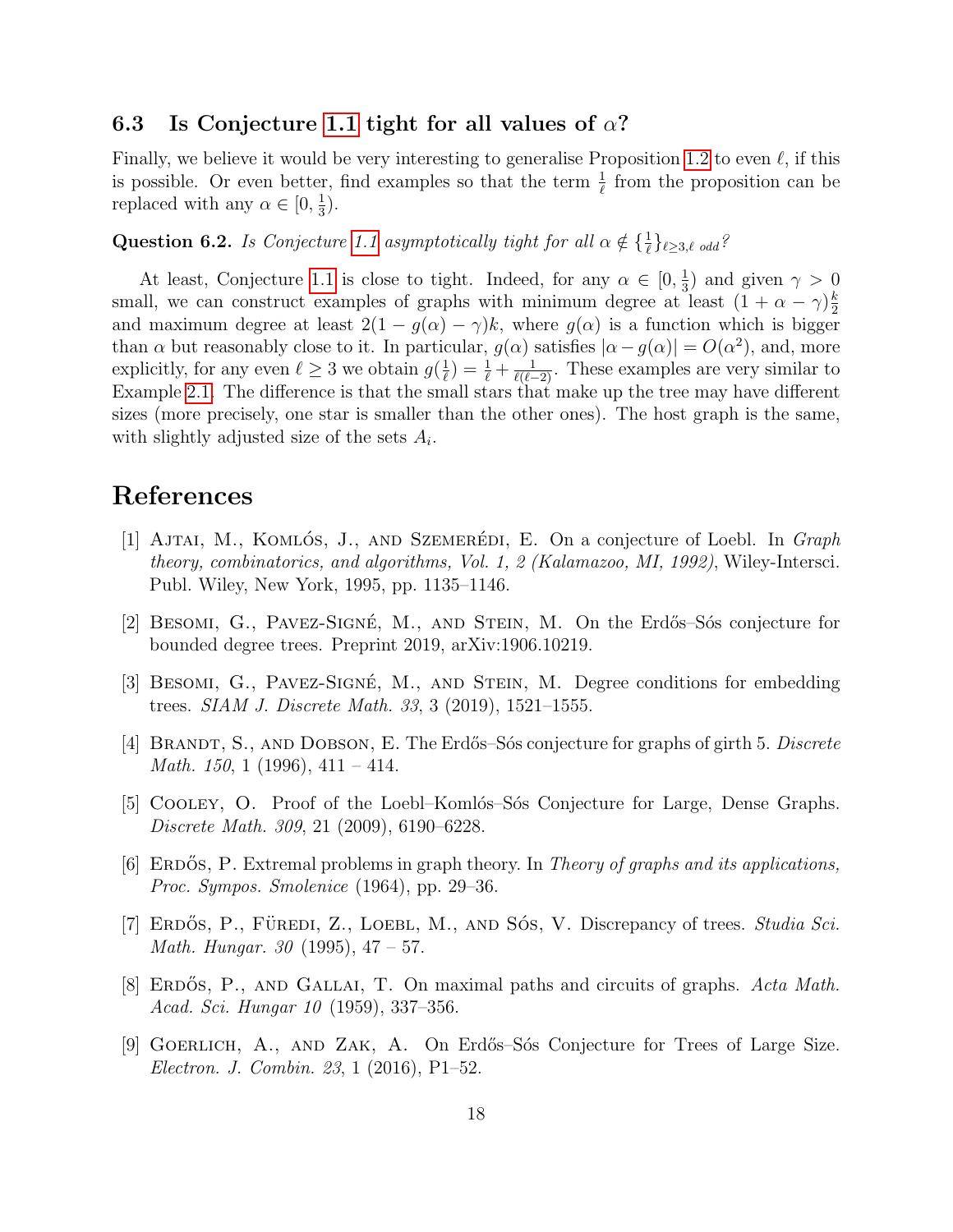- <span id="page-18-7"></span>[10] HAVET, F., REED, B., STEIN, M., AND WOOD, D. R. A variant of the Erdős–Sós conjecture. *J. Graph Theory 94*, 1 (2020), 131–158.
- <span id="page-18-0"></span>[11] Haxell, P. E. Tree embeddings. J. Graph Theory 36, 3 (2001), 121–130.
- <span id="page-18-5"></span>[12] HLADKÝ, J., KOMLÓS, J., PIGUET, D., SIMONOVITS, M., STEIN, M., AND SZEmeredition, E. The Approximate Loebl–Komlós–Sós Conjecture I: The sparse decomposition. SIAM J. Discrete Math. 31, 2 (2017), 945–982.
- [13] HLADKÝ, J., KOMLÓS, J., PIGUET, D., SIMONOVITS, M., STEIN, M., AND SZEmeredition, E. The Approximate Loebl–Komlós–Sós Conjecture II: The Rough Structure of LKS Graphs. SIAM J. Discrete Math. 31, 2 (2017), 983–1016.
- [14] HLADKÝ, J., KOMLÓS, J., PIGUET, D., SIMONOVITS, M., STEIN, M., AND SZEmeredition, E. The Approximate Loebl–Komlós–Sós Conjecture III: The Finer Structure of LKS Graphs. SIAM J. Discrete Math. 31, 2 (2017), 1017–1071.
- <span id="page-18-6"></span>[15] HLADKÝ, J., KOMLÓS, J., PIGUET, D., SIMONOVITS, M., STEIN, M., AND SZEmerediation. E. The Approximate Loebl–Komlós–Sós Conjecture IV: Embedding Techniques and the Proof of the Main Result.  $SIAM J. Discrete Math. 31, 2 (2017), 1072-$ 1148.
- <span id="page-18-4"></span>[16] HLADKÝ, J., AND PIGUET, D. Loebl–Komlós–Sós Conjecture: dense case. J. Combin. Theory Ser. B 116, C (2016), 123–190.
- <span id="page-18-11"></span>[17] KOMLÓS, J., SHOKOUFANDEH,  $A_{\cdot}$ , SIMONOVITS, M., AND SZEMERÉDI, E. The regularity lemma and its applications in graph theory. In Theoretical Aspects of Computer Science, Advanced Lectures (First Summer School on Theoretical Aspects of Computer Science, Tehran, Iran, July 2000) (2000), pp. 84–112.
- <span id="page-18-3"></span>[18] PIGUET, D., AND STEIN, M. J. An approximate version of the Loebl-Komlós–Sós conjecture. J. Combin. Theory Ser. B 102, 1 (2012), 102–125.
- <span id="page-18-8"></span>[19] Reed, B., and Stein, M. Spanning trees in graphs of high minimum degree with a universal vertex I: An approximate asymptotic result. Preprint 2019, arXiv 1905.09801.
- <span id="page-18-9"></span>[20] Reed, B., and Stein, M. Spanning trees in graphs of high minimum degree with a universal vertex II: A tight result. Preprint 2019, arXiv 1905.09806.
- <span id="page-18-1"></span>[21] ROZHON, V. A local approach to the Erdős–Sós conjecture.  $SIAM J. Discrete Math.$ 33, 2 (2019), 643–664.
- <span id="page-18-2"></span>[22] SACLÉ, J.-F., AND WOZNIAK, M. The Erdős–Sós Conjecture for Graphs without  $C_4$ . J. Combin. Theory Ser. B 70, 2 (1997), 367 – 372.
- <span id="page-18-10"></span>[23] SZEMERÉDI, E. Regular partitions of graphs. In *Problèmes combinatoires et théorie* des graphes (Colloq. Internat. CNRS, Univ. Orsay, Orsay, 1976), vol. 260 of Colloq. Internat. CNRS. CNRS, Paris, 1978, pp. 399–401.